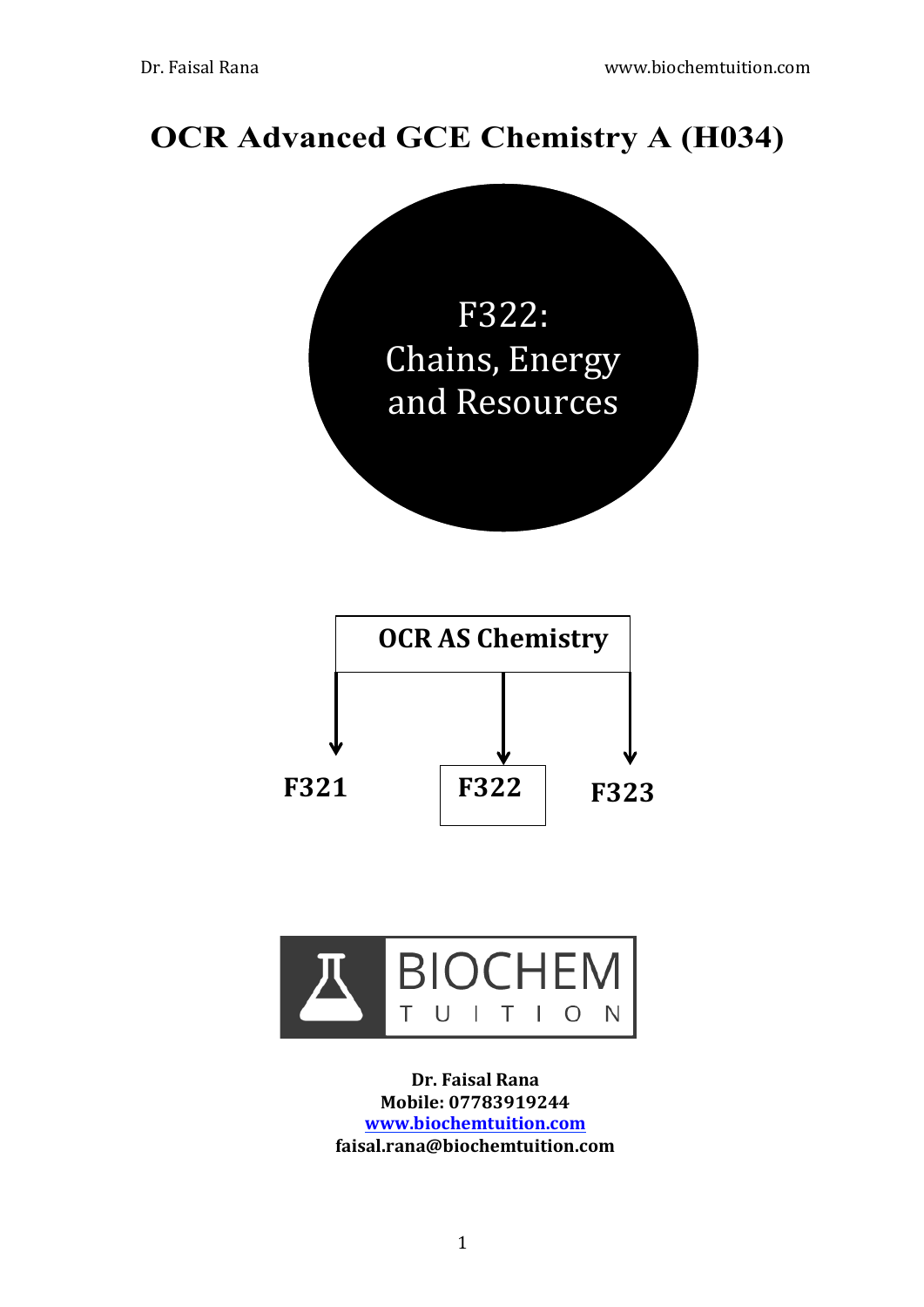| Paper code: F322 QP<br>Unit F322: Chains, Energy and Resources                                     |                                 |                                                  |                                    |  |  |  |
|----------------------------------------------------------------------------------------------------|---------------------------------|--------------------------------------------------|------------------------------------|--|--|--|
| 1. Exam paper- Unit F322: Chains, Energy and Resources                                             | 1 hour and 45 min written paper | 25 % of<br><b>Advanced GCE</b><br>Chemistry      |                                    |  |  |  |
|                                                                                                    |                                 | <b>Overview of content</b>                       |                                    |  |  |  |
| 1.                                                                                                 |                                 | Module 1: Basic Concepts and Hydrocarbons        |                                    |  |  |  |
| 2.                                                                                                 |                                 | Module 2: Alcohols, Halogenoalkanes and Analysis |                                    |  |  |  |
| 3 <sub>1</sub>                                                                                     | Module 3: Energy                |                                                  |                                    |  |  |  |
| $4_{\cdot}$                                                                                        | Module 4: Resources             |                                                  |                                    |  |  |  |
| <b>Overview of assessment</b>                                                                      |                                 |                                                  |                                    |  |  |  |
| The unit is assessed through a 1 hour and 45 min examination paper set and<br>1.<br>marked by OCR. |                                 |                                                  |                                    |  |  |  |
| The total number of marks is 60.<br>2                                                              |                                 |                                                  |                                    |  |  |  |
| 3. Grades A-E are available.                                                                       |                                 |                                                  |                                    |  |  |  |
| 4. Grades assessment by year:                                                                      |                                 |                                                  |                                    |  |  |  |
|                                                                                                    | Year                            | Raw Marks to<br>90 % UMS - A*                    | Raw Marks to<br>80 % UMS grade 'A' |  |  |  |
|                                                                                                    | Jan 2010                        |                                                  |                                    |  |  |  |
|                                                                                                    | Jun 2010                        |                                                  | 77                                 |  |  |  |
|                                                                                                    | Jan 2011                        |                                                  | 71                                 |  |  |  |
|                                                                                                    | Jun 2011                        |                                                  | 76                                 |  |  |  |
|                                                                                                    | Jan 2012                        |                                                  | 83                                 |  |  |  |
| Jun 2012<br>79                                                                                     |                                 |                                                  |                                    |  |  |  |

Jan 2013 - 79 Jun 2013 - 82 Jun 2014 - 74 Jun 2015 - 78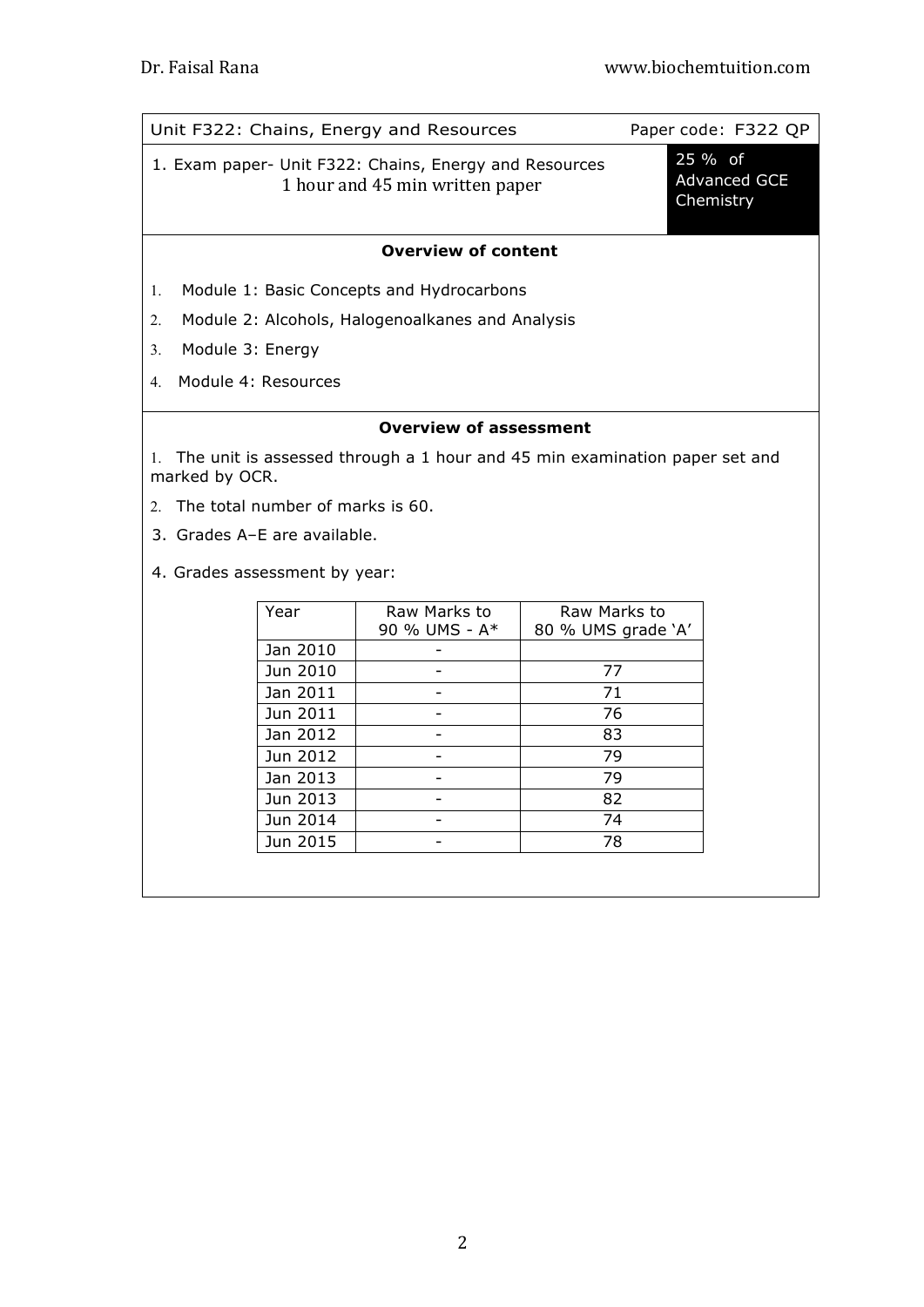## OCR Advanced GCE Chemistry A

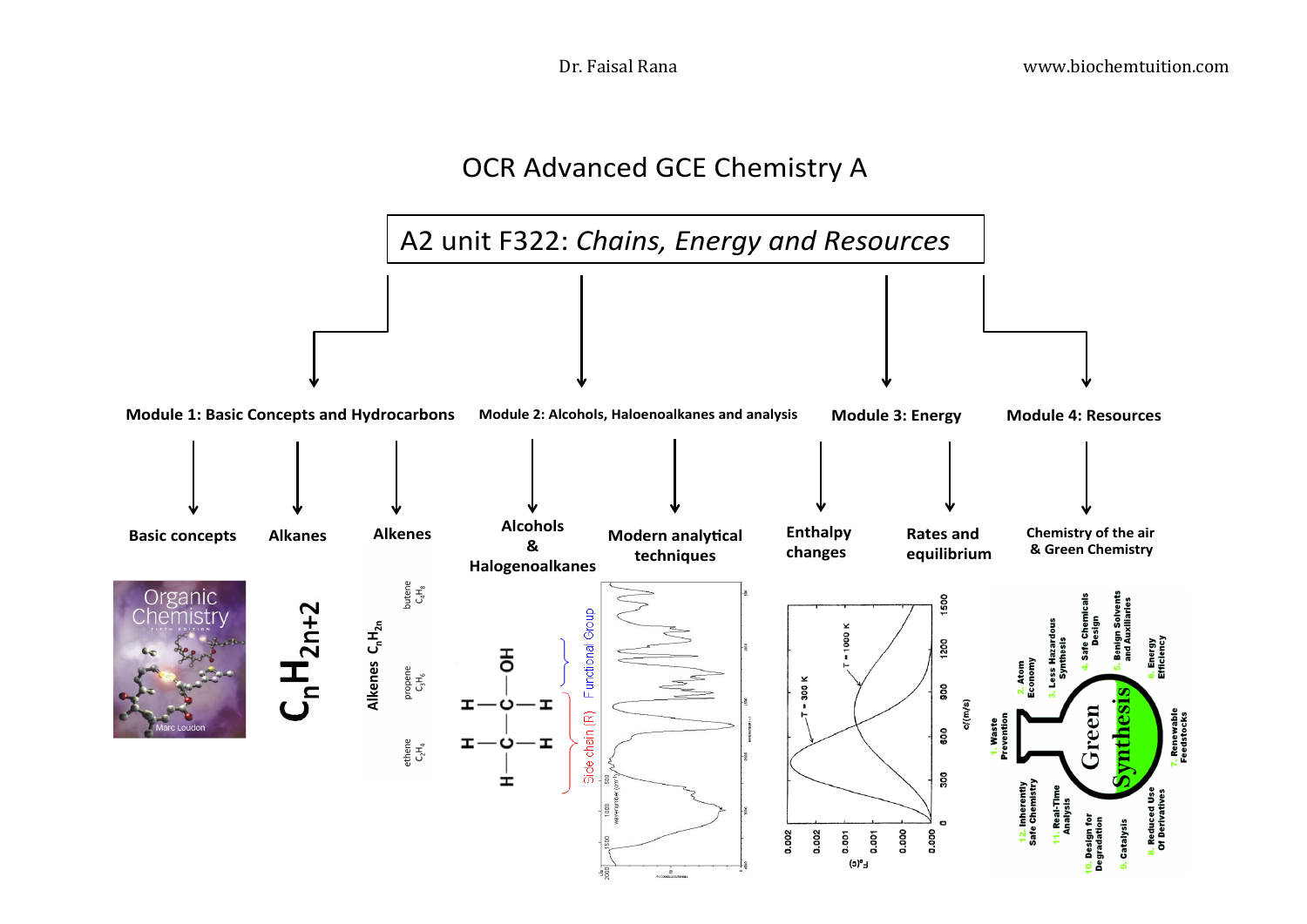## **How BioChem Tuition prepares their students for F322: Chains, energy and resources?**

BioChem Tuition has a three-pronged strategy to attack F322 that helps students prepare for grade A or  $A^*$ .

1. **Detailed F322 knowledge:** The students will study the specification of OCR F322 alongside extensive practice of examination style questions. The students will receive detailed F322 notes prepared by BioChem Tuition. This is supplemented by examination style questions to gauge the student's level of understanding of the topic.

## **Key features**

- $\checkmark$  F322 specification notes.
- $\checkmark$  F322 examination style past examination questions.
- $\checkmark$  1-2-1 help in understanding the key examiner points.
- $\checkmark$  Revision notes and charts to aid revision.
- 2. **Practice OCR past examination papers (2001-2014):** All students will complete at least 14 years of OCR past exam papers. BioChem Tuition will provide all the past papers in printed form to the students. Candidates are required to complete past papers, which are checked and marked in light of the official examiner report and mark scheme. Any mistakes will be followed up to ensure the mistakes are not repeated. The students will be shown how to maximise their marks by following our exam technique and also methods to improve comprehension for scientific questions.

## **Key features**

- $\checkmark$  14 years of past examination papers practice.
- $\checkmark$  1-2-1 help in understanding the exam technique.
- Revisit the mistakes and practice relevant questions to ensure the mistakes are not repeated.
- $\checkmark$  Past paper practice can be extended by solving F322 style questions from AQA, CIE and Edexcel exam boards.
- 3. Mock examination practice: Mock F322 examination practice to give student feedback on the likely grade achievable in the exams.

## **Key features**

 $\checkmark$  Mock examination practice to simulate exam experience, which will be marked, graded and feedback on mistakes provided.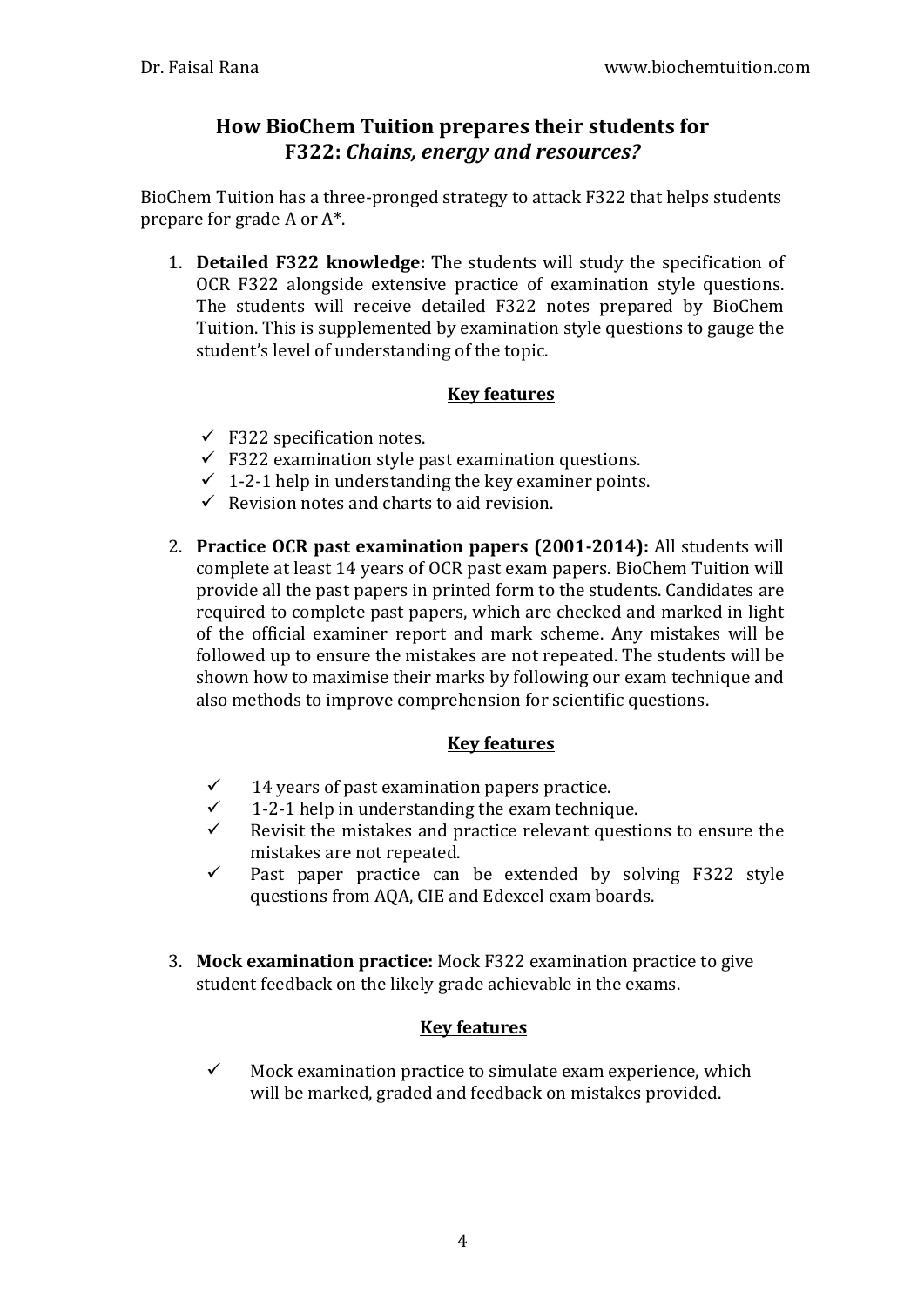|                                                                           | How To Achieve Grade 'A' or 'A*'<br><b>F322: Chains, energy and resources</b> |                                                             |
|---------------------------------------------------------------------------|-------------------------------------------------------------------------------|-------------------------------------------------------------|
| <b>Intensive tutoring</b>                                                 | Past papers practice (2001-2014)                                              | <b>Mock examination practice</b>                            |
| 1. Cover F322 Specification<br>2. Practice examination style<br>questions | 1. Solve F322 past papers.<br>2. Revisit the mistakes/revise topics           | 1. Solve mock examination papers<br>to prepare for the exam |
|                                                                           |                                                                               |                                                             |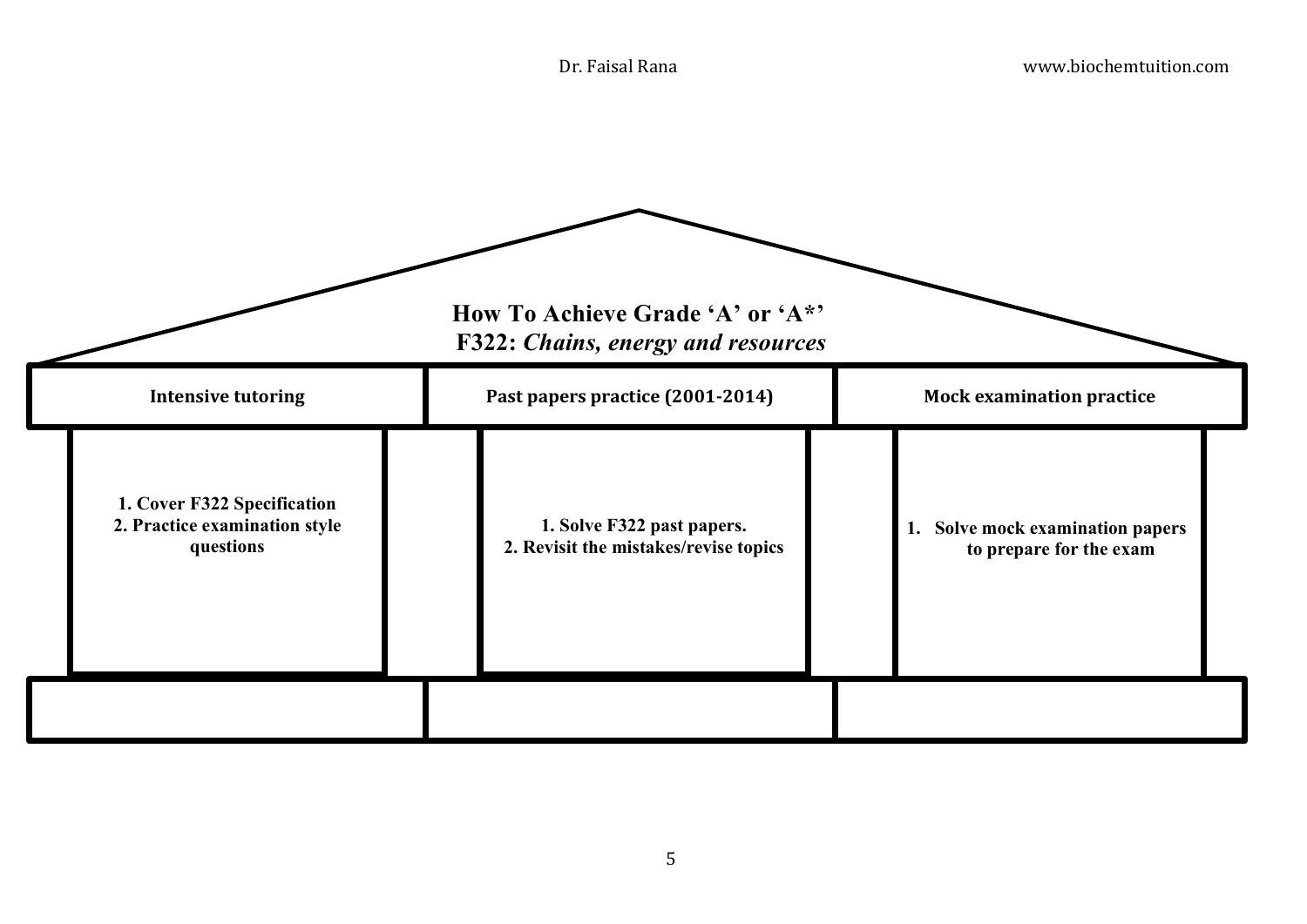## 3.2 AS Unit F322: *Chains, Energy and Resources*

This unit builds upon the chemical concepts that have been developed at Key Stage 4.

This unit consists of **four** teaching modules:

#### Module 1: **Basic Concepts and Hydrocarbons**

- $-2.1.1$ **Basic Concepts**
- 2.1.2 Alkanes
- 2.1.3 Alkenes

#### Module 2: **Alcohols, Halogenoalkanes and Analysis**

- $-2.2.1$ **Alcohols**
- $-2.2.2$ 2.2.2 Halogenoalkanes
- $-2.2.3$ **Modern Analytical Techniques**

#### Module 3: **Energy**

- $-2.3.1$ **Enthalpy Changes**
- $-2.3.2$ Rates and Equilibrium

#### Module 4: **Resources**

- $-2.4.1$ Chemistry of the Air
- $-2.4.2$ **Green Chemistry**

Candidates are expected to apply knowledge, understanding and other skills gained in this unit to new situations and/or to solve related problems.

#### **Recommended Prior Knowledge**

Candidates should:

- have achieved Grade C or above in both GCSE Science and GCSE Additional Science, or GCSE Chemistry, or an equivalent standard in other appropriate Level 2 qualifications;
- have studied Unit F321: *Atoms, Bonds and Groups*.

#### **Links**

#### **Science in the National Curriculum**

This unit expands upon the Key Stage 4: Programme of Study in Science.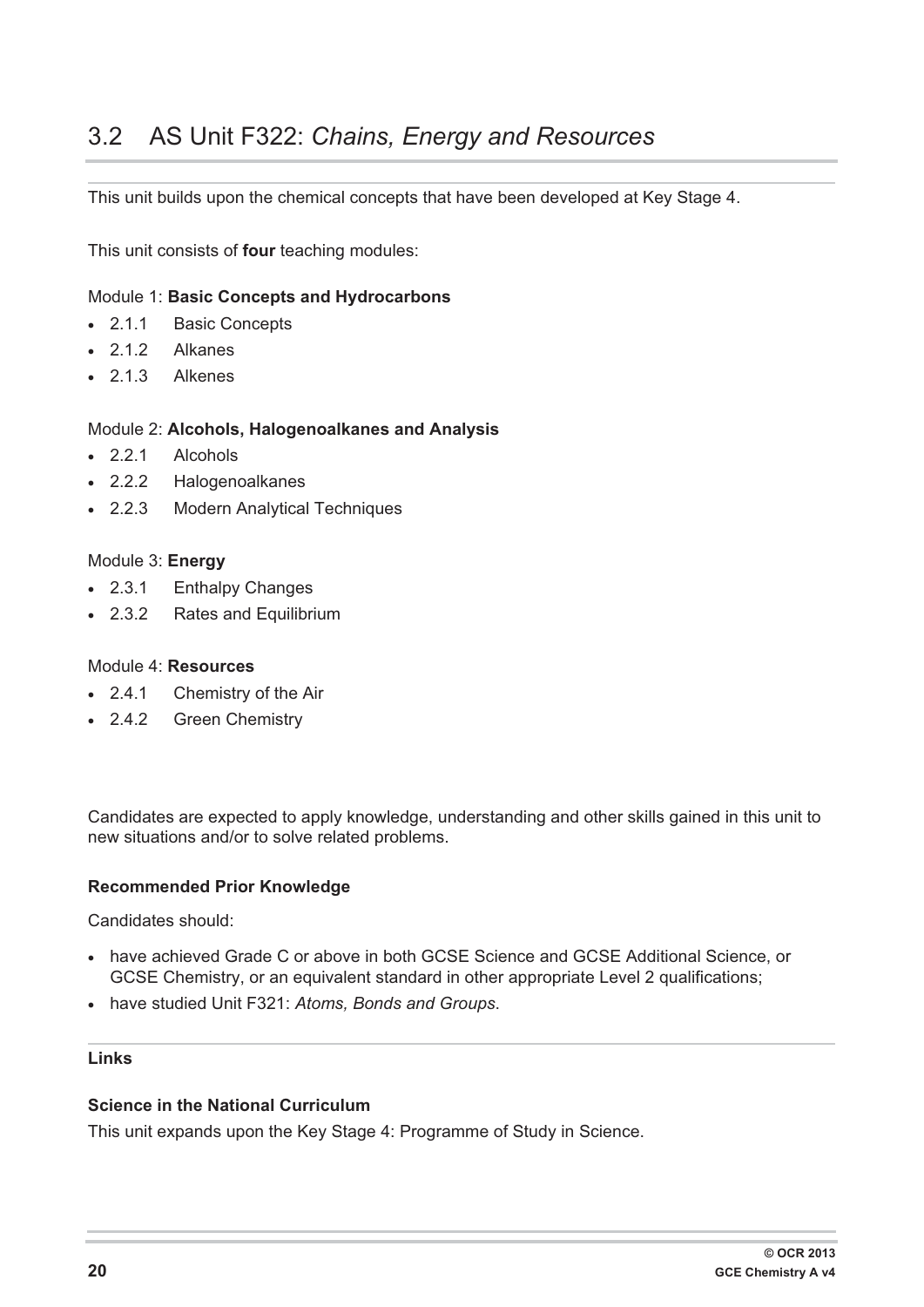## **3.7 GCSE Science**

#### **(ii) Chemical and Material Behaviour**

- (a) chemical change takes place by the rearrangement of atoms in substances;
- (b) there are patterns in the chemical reactions between substances;
- (c) new materials are made from natural resources by chemical reactions;
- (d) the properties of a material determine its uses.

#### **(iv) Environment, Earth and Universe**

- (a) the effects of human activity on the environment can be assessed using living and non-living indicators;
- (b) the surface and the atmosphere of the Earth have changed since the Earth's origin and are changing at present.

#### **3.7 GCSE Additional Science**

**(ii) Chemistry** 

#### **(a) Structure and Bonding**

The outer electrons of atoms are involved in chemical reactions. The structure and properties of a substance are strongly dependent on the nature of the bonding which results from the forces between the electrons and nuclei of atoms.

#### **(b) Chemical Synthesis**

Raw materials are converted into new and useful substances by chemical reactions. The theoretical yield of a chemical reaction can be calculated.

#### 2.1 Module 1: Basic Concepts and Hydrocarbons

This module provides a foundation for the study of organic chemistry and to illustrate and raise issues regarding the applications of organic chemistry to everyday life.

This module provides candidates with a knowledge and understanding of chemical ideas that underpin the study of organic chemistry:

#### 2.1.1 Basic Concepts

- nomenclature and formula representation;
- functional groups, organic reactions and isomerism;
- reaction mechanisms, percentage yield and atom economy.

#### 2.1.2 Alkanes

- $\bullet$ hydrocarbons from crude oil;
- hydrocarbons as fuels.

#### 2.1.3 Alkenes

- addition reactions;
- $\bullet$ polymers and industrial importance of alkenes.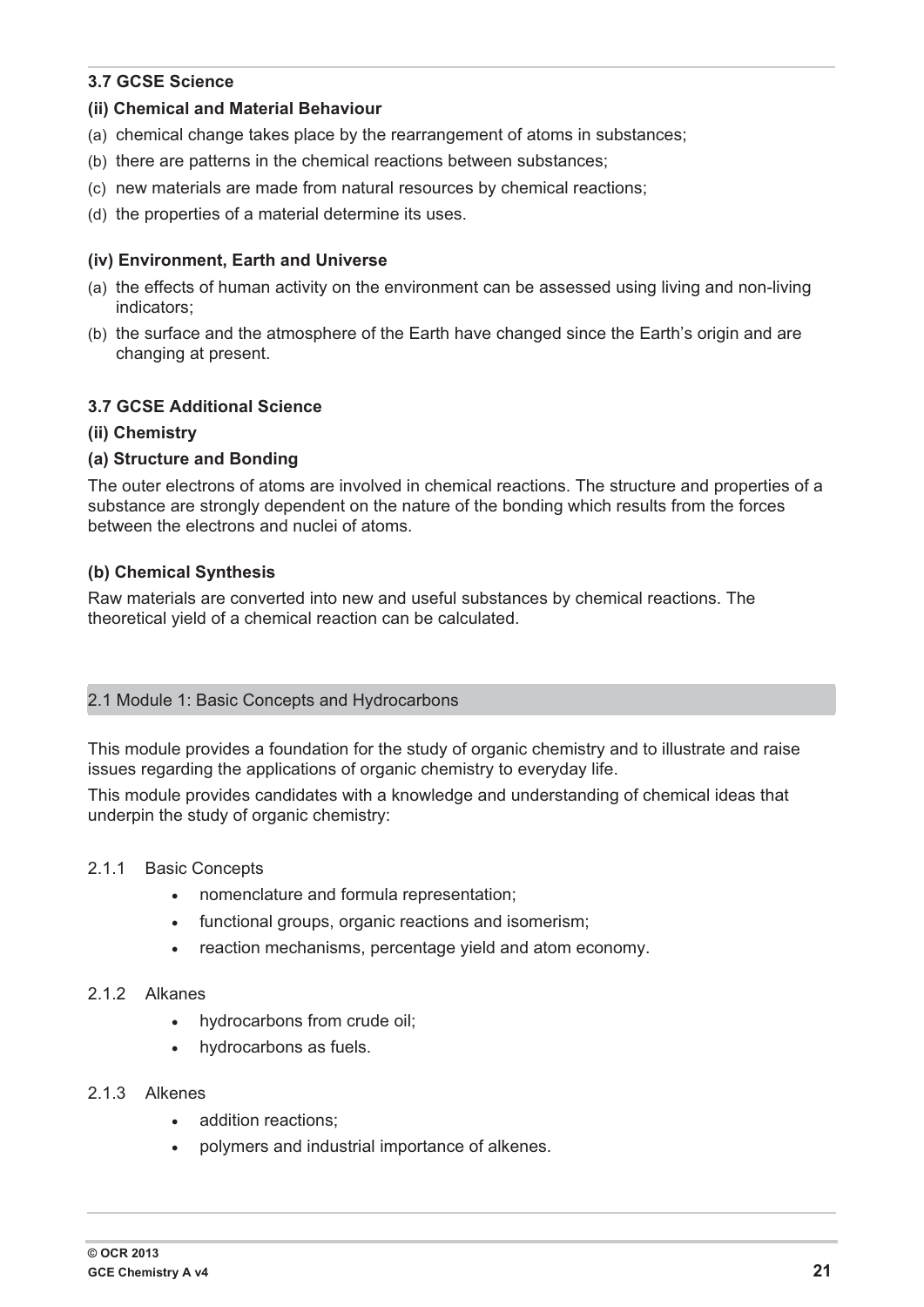#### **Context and exemplification Assessable learning outcomes Representing formulae of organic compounds**  - See also unit F321: 1.1.2.c,d. - In structural formulae, the carboxyl group will be represented as COOH and the ester group as COOR. - The symbols below will be used for cyclohexane and benzene. Candidates should be able to: (a) interpret and use the terms: (i) *empirical formula* as the simplest whole number ratio of atoms of each element present in a compound, atoms of each element in a molecule, formula of a member of a homologous series, ie for an alkane: C<sub>n</sub>H<sub>2n+2</sub>, shows the arrangement of atoms in a molecule, eg for butane:  $CH_3CH_2CH_2CH_3$  or  $CH<sub>3</sub>(CH<sub>2</sub>)<sub>2</sub>CH<sub>3</sub>$



2.1.1 Basic Concepts

- (ii) *molecular formula* as the actual number of
- (iii) *general formula* as the simplest algebraic
- (iv) *structural formula* as the minimal detail that
- (v) *displayed formula* as the relative positioning of atoms and the bonds between them, ie for ethanol:



(vi) *skeletal formula* as the simplified organic formula, shown by removing hydrogen atoms from alkyl chains, leaving just a carbon skeleton and associated functional groups, ie for butan-2-ol:



**Functional groups and the naming of organic compounds** 

- (b) interpret, and use, the terms:
	- (i) *homologous series* as a series of organic compounds having the same functional group but with each successive member differing by  $CH<sub>2</sub>$ ,
	- (ii) *functional group* as a group of atoms responsible for the characteristic reactions of a compound;
- (c) use the general formula of a homologous series to predict the formula of any member of the series;
- (d) state the names of the first ten members of the alkanes homologous series;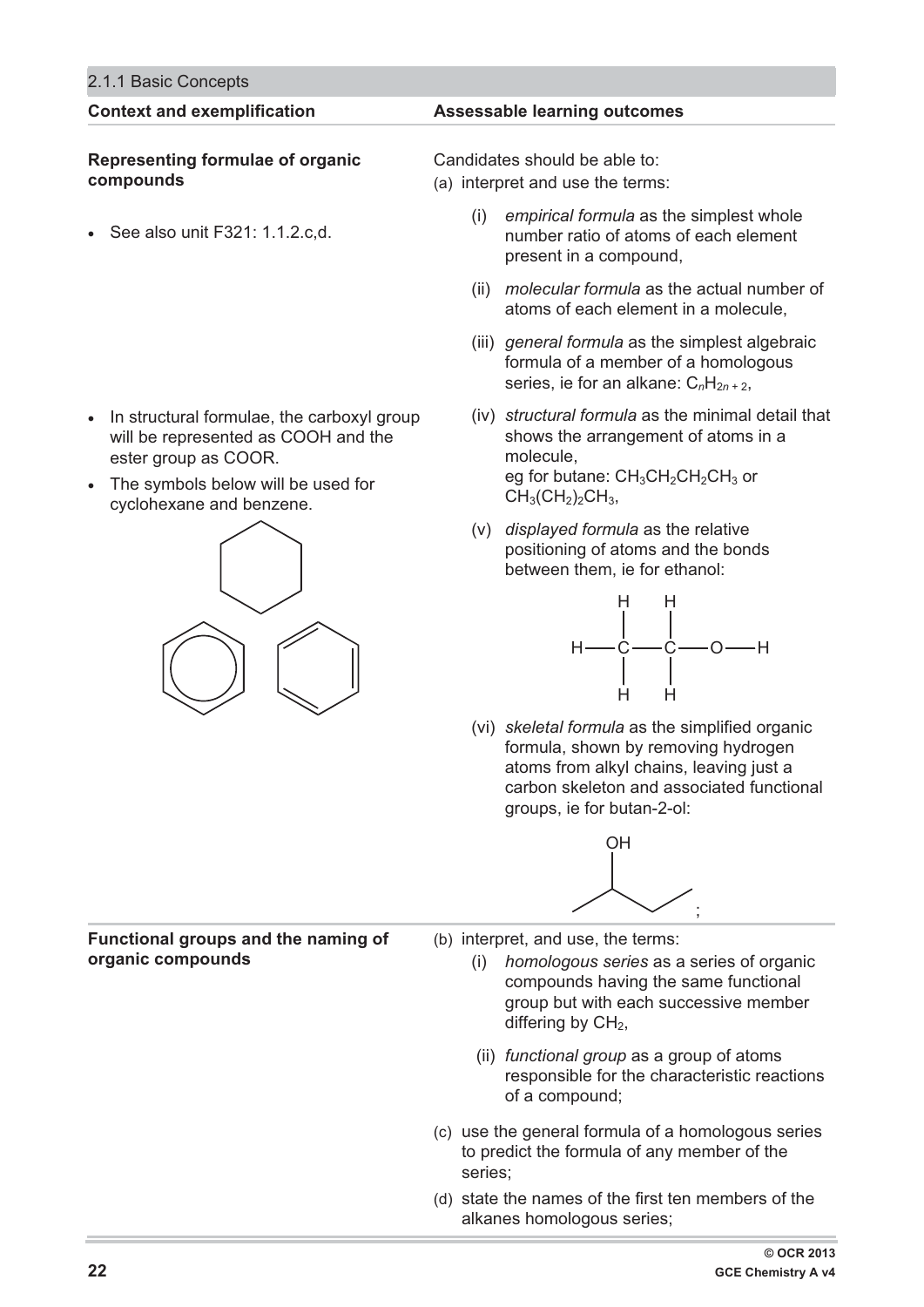- - For AS, nomenclature will be limited to the functional groups studied, ie  $CH_3CH_2CH(CH_3)CH_2OH$  has the systematic name: 2-methylbutan-1-ol.
- (e) use IUPAC rules of nomenclature for systematically naming organic compounds;

#### **Isomerism**

- Knowledge of *E*/*Z* isomerism is restricted to understanding that this system is needed where there are more than two different substituents around the double bond, ie 1,-bromo-2-chloropropene.
- Candidates are required to identify the *E* and *Z* stereoisomers in examples that also have *cis* and *trans* isomers such as but-2 ene.



 For more complex examples, candidates may be required to identify the feature giving *E*/*Z* isomerism, or to draw the *E*/*Z* stereoisomers but they will not be required to use Cahn–Ingold–Prelog priority rules to identify which stereoisomer is which.

- Note that the term *geometric isomer* is no longer recommended by IUPAC.

(f) describe and explain the terms:

- (i) *structural isomers* as compounds with the same molecular formula but different structural formulae,
- (ii) *stereoisomers* as compounds with the same structural formula but with a different arrangement in space,
- (iii) *E*/*Z* isomerism as an example of stereoisomerism, in terms of restricted rotation about a double bond and the requirement for two different groups to be attached to each carbon atom of the C=C group,
- (iv) *cis*-*trans isomerism* as a special case of *EIZ* isomerism in which two of the substituent groups are the same;
- (g) determine the possible structural formulae and/or stereoisomers of an organic molecule, given its molecular formula;

| <b>Reaction mechanisms</b>                                                                                                                        |     | (h) describe the different types of covalent bond<br>fission:                                                                |  |  |
|---------------------------------------------------------------------------------------------------------------------------------------------------|-----|------------------------------------------------------------------------------------------------------------------------------|--|--|
|                                                                                                                                                   |     | homolytic fission forming two radicals,<br>(i)                                                                               |  |  |
|                                                                                                                                                   |     | heterolytic fission forming a cation and an<br>(ii)<br>anion;                                                                |  |  |
| Any relevant dipoles should be included.<br>Curly arrows should start from a bond, a<br>$\bullet$<br>lone pair of electrons or a negative charge. | (i) | describe a 'curly arrow' as the movement of an<br>electron pair, showing either breaking or<br>formation of a covalent bond; |  |  |
|                                                                                                                                                   | (i) | outline reaction mechanisms, using diagrams, to<br>show clearly the movement of an electron pair<br>with 'curly arrows';     |  |  |
| Percentage yields and atom economy                                                                                                                |     | (k) carry out calculations to determine the<br>percentage yield of a reaction;                                               |  |  |
| How Science Works 6a, 7c:                                                                                                                         | (I) | explain the atom economy of a reaction as:                                                                                   |  |  |
| Benefits to society of a high atom<br>$\bullet$<br>economy: see also sustainability: unit                                                         |     | molecular mass of the desired products $\times$ 100%;<br>sum of molecular masses of all products                             |  |  |
| F322: 2.4.2.                                                                                                                                      |     | (m) explain that addition reactions have an atom<br>economy of 100%, whereas substitution<br>reactions are less efficient;   |  |  |
|                                                                                                                                                   |     | (n) carry out calculations to determine the atom                                                                             |  |  |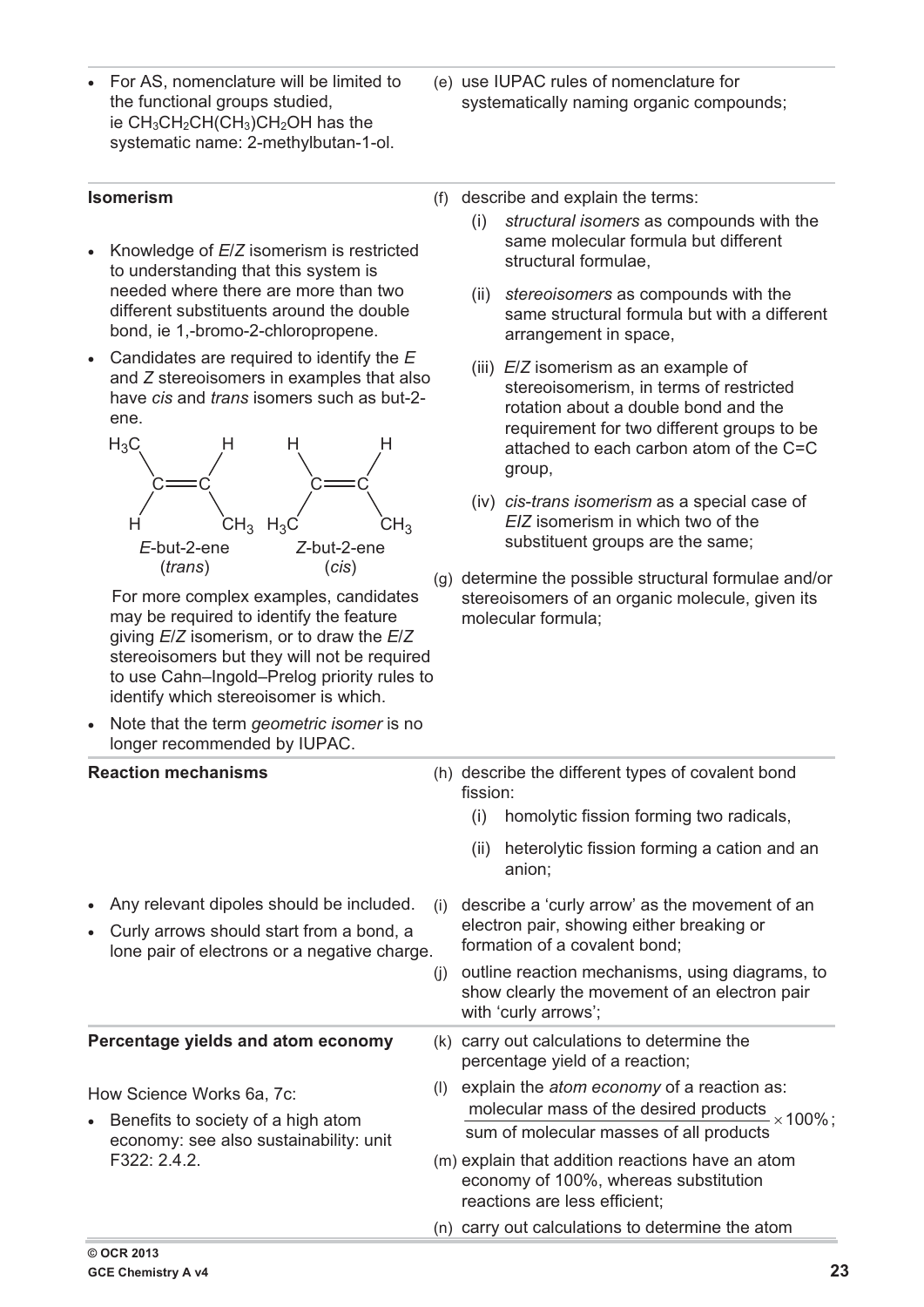|  |                                                                                                    |     | economy of a reaction;                                                                                                                                                                                                       |
|--|----------------------------------------------------------------------------------------------------|-----|------------------------------------------------------------------------------------------------------------------------------------------------------------------------------------------------------------------------------|
|  |                                                                                                    |     | (o) describe the benefits of developing chemical<br>processes with a high atom economy in terms of<br>fewer waste materials;                                                                                                 |
|  |                                                                                                    |     | (p) explain that a reaction may have a high<br>percentage yield but a low atom economy.                                                                                                                                      |
|  | 2.1.2 Alkanes                                                                                      |     |                                                                                                                                                                                                                              |
|  | <b>Context and exemplification</b>                                                                 |     | <b>Assessable learning outcomes</b>                                                                                                                                                                                          |
|  |                                                                                                    |     |                                                                                                                                                                                                                              |
|  | <b>Hydrocarbons from crude oil</b>                                                                 |     | Candidates should be able to:                                                                                                                                                                                                |
|  |                                                                                                    |     | (a) explain that a <i>hydrocarbon</i> is a compound of<br>hydrogen and carbon only;                                                                                                                                          |
|  |                                                                                                    |     | (b) explain the use of crude oil as a source of<br>hydrocarbons, separated as fractions with<br>different boiling points by fractional distillation,<br>which can be used as fuels or for processing into<br>petrochemicals; |
|  |                                                                                                    |     | (c) state that alkanes and cycloalkanes are<br>saturated hydrocarbons;                                                                                                                                                       |
|  |                                                                                                    |     | (d) state and explain the tetrahedral shape around<br>each carbon atom in alkanes (see also unit F321:<br>$1.2.2.1$ ;                                                                                                        |
|  |                                                                                                    |     | (e) explain, in terms of van der Waals' forces, the<br>variations in the boiling points of alkanes with<br>different carbon-chain length and branching;                                                                      |
|  | <b>Hydrocarbons as fuels</b>                                                                       | (f) | describe the combustion of alkanes, leading to<br>their use as fuels in industry, in the home and in<br>transport;                                                                                                           |
|  | How Science Works 6b:<br>Toxicity from CO production during<br>incomplete combustion of fuels.     |     | (g) explain, using equations, the incomplete<br>combustion of alkanes in a limited supply of<br>oxygen and outline the potential dangers arising<br>from production of CO in the home and from car<br>use;                   |
|  | Candidates should be aware that a<br>catalyst is required but no detail is<br>expected.            |     | (h) describe the use of catalytic cracking to obtain<br>more useful alkanes and alkenes;                                                                                                                                     |
|  |                                                                                                    |     | (i) explain that the petroleum industry processes<br>straight-chain hydrocarbons into branched<br>alkanes and cyclic hydrocarbons to promote<br>efficient combustion;                                                        |
|  | How Science Works 6a, 7b:<br>Desirability of renewable fuels by 'rich'                             | (j) | contrast the value of fossil fuels for providing<br>energy and raw materials with:                                                                                                                                           |
|  | countries may lead to problems of food<br>supply for countries supplying the 'crops'<br>for fuel'. |     | the problem of an over-reliance on non-<br>(i)<br>renewable fossil fuel reserves and the<br>importance of developing renewable plant-<br>based fuels, ie alcohols and biodiesel (see<br>also 2.4.2),                         |
|  |                                                                                                    |     | increased $CO2$ levels from combustion of<br>(ii)<br>fossil fuels leading to global warming and<br>climate change (see also 2.4.1.d);                                                                                        |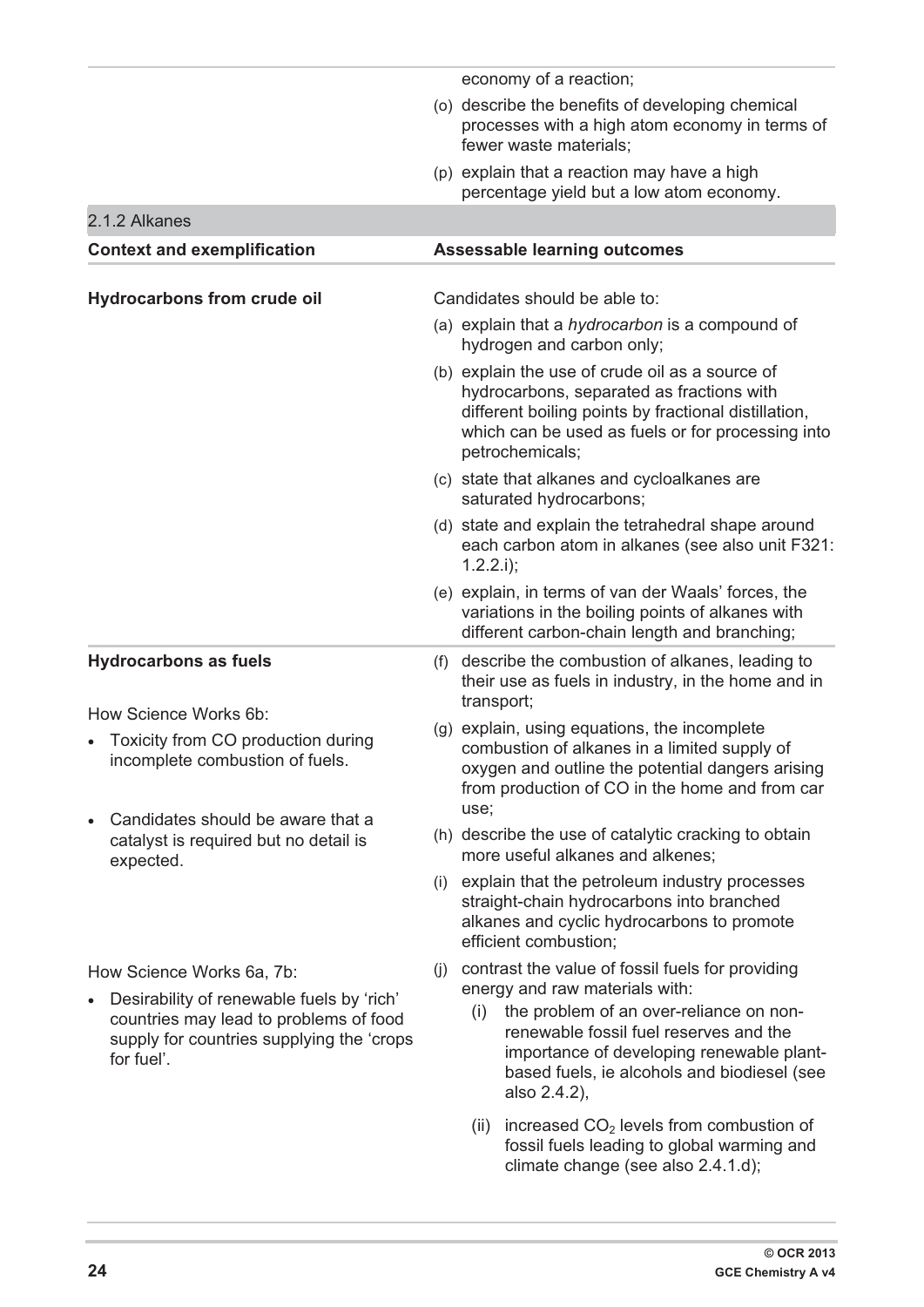| <b>Substitution reactions of alkanes</b>                                                                                                                                                                |     | (k) describe the substitution of alkanes using<br>ultraviolet radiation, by $Cl2$ and by $Br2$ , to form<br>halogenoalkanes;                                                            |
|---------------------------------------------------------------------------------------------------------------------------------------------------------------------------------------------------------|-----|-----------------------------------------------------------------------------------------------------------------------------------------------------------------------------------------|
|                                                                                                                                                                                                         |     | (I) define the term radical as a species with an<br>unpaired electron;                                                                                                                  |
| Candidates are not required to use 'half<br>$\bullet$<br>curly arrows' in this mechanism. Equations<br>should show which species are radicals<br>using a single 'dot' to represent the                  |     | (m) describe how homolytic fission leads to the<br>mechanism of radical substitution in alkanes in<br>terms of initiation, propagation and termination<br>reactions (see also 2.1.1.h); |
| unpaired electron.                                                                                                                                                                                      |     | (n) explain the limitations of radical substitution in<br>synthesis, arising from further substitution with<br>formation of a mixture of products.                                      |
| 2.1.3 Alkenes                                                                                                                                                                                           |     |                                                                                                                                                                                         |
| <b>Context and exemplification</b>                                                                                                                                                                      |     | <b>Assessable learning outcomes</b>                                                                                                                                                     |
| <b>Properties of alkenes</b>                                                                                                                                                                            |     | Candidates should be able to:                                                                                                                                                           |
| Hybridisation not required.<br>$\bullet$                                                                                                                                                                |     | (a) state that alkenes and cycloalkenes are<br>unsaturated hydrocarbons;                                                                                                                |
|                                                                                                                                                                                                         |     | (b) describe the overlap of adjacent p-orbitals to<br>form a $\pi$ -bond;                                                                                                               |
|                                                                                                                                                                                                         |     | (c) state and explain the trigonal planar shape<br>around each carbon in the C=C of alkenes (see<br>also unit F321: 1.2.2.i);                                                           |
| <b>Addition reactions of alkenes</b><br>Candidates are expected to realise that<br>$\bullet$<br>addition to an unsymmetrical alkene such                                                                |     | (d) describe addition reactions of alkenes, ie by<br>ethene and propene, with:<br>hydrogen in the presence of a suitable<br>(i)<br>catalyst, ie Ni, to form alkanes,                    |
| as propene may result in two isomeric<br>products. However, candidates will not be<br>required to predict the relative proportions<br>of these isomers, nor to apply or explain<br>Markovnikoff's rule. |     | halogens to form dihalogenoalkanes,<br>(ii)<br>including the use of bromine to detect the<br>presence of a double C=C bond as a test<br>for unsaturation,                               |
|                                                                                                                                                                                                         |     | hydrogen halides to form halogenoalkanes,<br>(iii)                                                                                                                                      |
|                                                                                                                                                                                                         |     | (iv) steam in the presence of an acid catalyst to<br>form alcohols;                                                                                                                     |
|                                                                                                                                                                                                         |     | (e) define an electrophile as an electron pair<br>acceptor;                                                                                                                             |
|                                                                                                                                                                                                         | (1) | describe how heterolytic fission leads to the<br>mechanism of electrophilic addition in alkenes<br>(see also 2.1.1.h-j.);                                                               |
| <b>Polymers from alkenes</b>                                                                                                                                                                            |     | (g) describe the addition polymerisation of alkenes;                                                                                                                                    |
|                                                                                                                                                                                                         |     | (h) deduce the repeat unit of an addition polymer<br>obtained from a given monomer;                                                                                                     |
|                                                                                                                                                                                                         | (i) | identify the monomer that would produce a given<br>section of an addition polymer;                                                                                                      |
| Industrial importance of alkenes                                                                                                                                                                        | (i) | outline the use of alkenes in the industrial<br>production of organic compounds:<br>the manufacture of margarine by catalytic<br>(i)<br>hydrogenation of unsaturated vegetable          |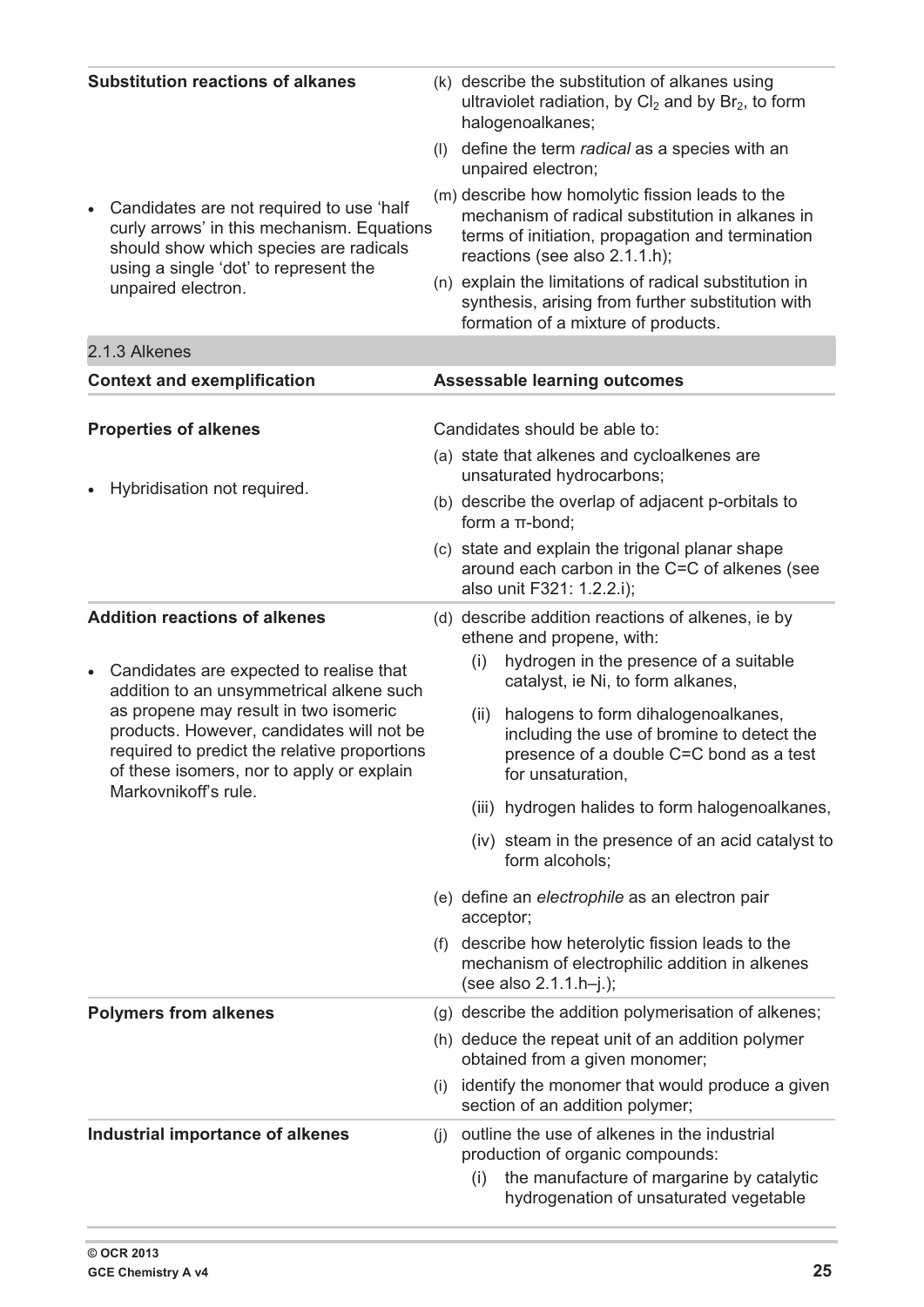oils using hydrogen and a nickel catalyst,

(ii) the formation of a range of polymers using unsaturated monomer units based on the ethene molecule, ie  $H_2C=CHCl$ ,  $F_2C=CF_2$ ;

How Science Works 6a, 6b, 7c:

- Benefits from processing of alkenes to produce polymers and plastics; drawbacks from waste polymers.
- Increased political and social desire to reduce plastic waste, to recycle or to use for energy production.
- Developments of new degradable plastics produced from renewable resources.

(k) outline the processing of waste polymers (see also 2.4.2) by:

- (i) separation into types (ie PTFE, etc.) and recycling,
- (ii) combustion for energy production (see 2.1.2.f),
- (iii) use as a feedstock for cracking (see 2.1.2.h) in the production of plastics and other chemicals;
- (l) outline the role of chemists in minimising environmental damage by:
	- (i) removal of toxic waste products, ie removal of HCl formed during disposal by combustion of halogenated plastics (ie PVC),
	- (ii) development of biodegradable and compostable polymers, ie from isoprene (2 methyl-1,3-butadiene), maize and starch (see also 2.4.2).

#### **Practical Skills are assessed using OCR set tasks. The practical work suggested below may be carried out as part of skill development. Centres are not required to carry out all of these experiments.**

For simplicity, this module refers to reactions of methane, ethane and propene. It is more convenient to use liquid alkanes and alkenes in practical work. For example, cyclohexane and cyclohexene can be used instead of these gaseous alkanes.

- Cracking of paraffin oil.
- Test-tube reactions of alkanes and alkenes with bromine.
- Extraction of limonene from orange peel.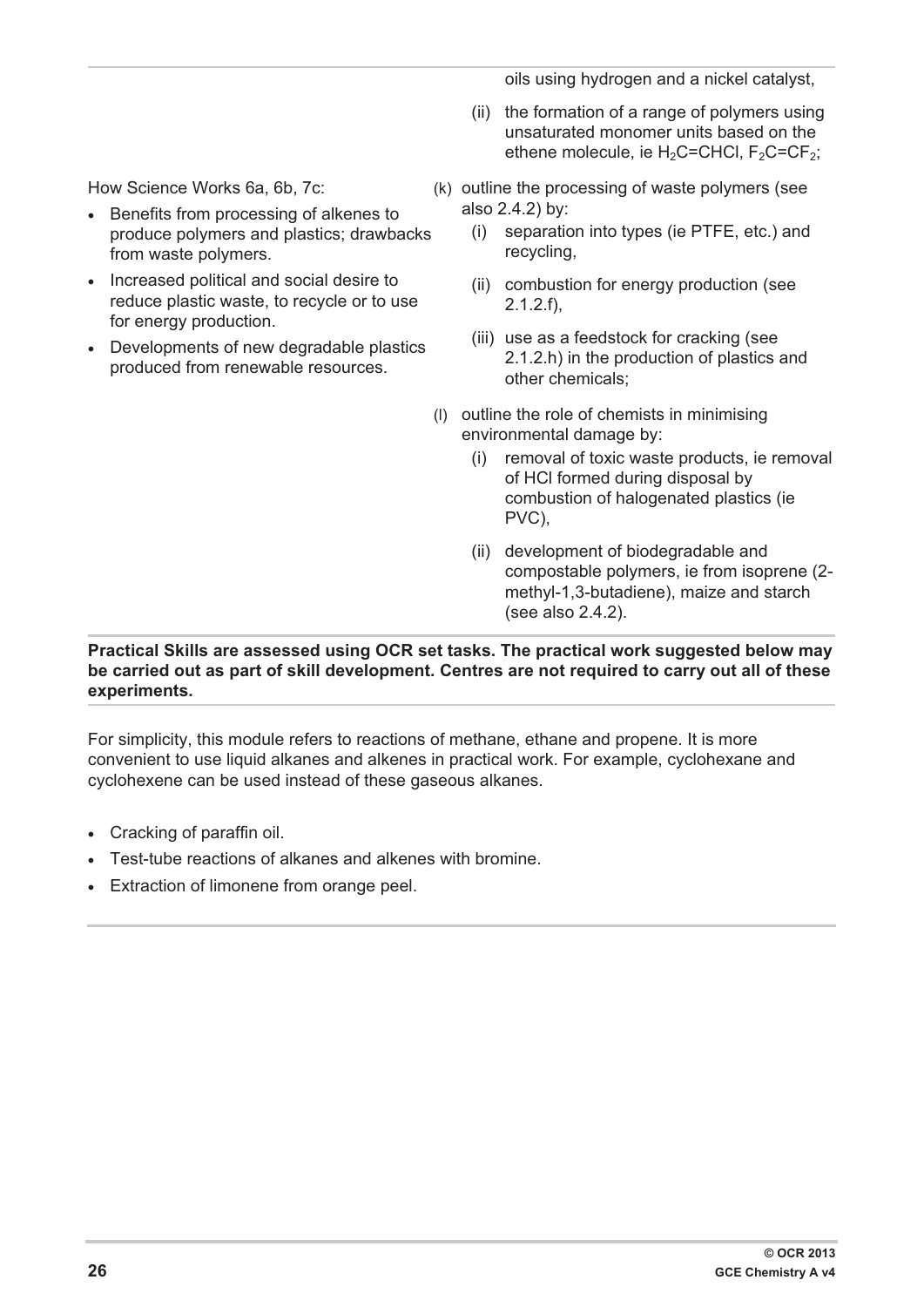#### 2.2 Module 2: Alcohols, Halogenoalkanes and Analysis

This module extends the knowledge base in organic chemistry by study of two further functional groups:

- 2.2.1 Alcohols
	- $\bullet$ properties of alcohols and the preparation of ethanol;
	- $\bullet$ reactions, including oxidation, esterification and elimination.
- 2.2.2 Halogenoalkanes
	- substitution reactions and uses.
- 2.2.3 Modern Analytical Techniques
	- infrared spectroscopy;
	- $\bullet$ mass spectrometry.

This analytical work is developed further in Advanced GCE Chemistry.

#### **Links**

AS Unit F321: *Atoms, Bonds and Groups*

- 1.2.2 Bonding and Structure (intermolecular forces)

AS Unit F322: *Chains, Energy and Resources*

- 2.1.1 Basic Concepts
- 2.1.2 Alkanes
- 2.1.3 Alkenes
- 2.4.1 Chemistry of the Air

## 2.2.1 Alcohols

| <b>Context and exemplification</b>                           | <b>Assessable learning outcomes</b>                                                                                                   |  |  |  |
|--------------------------------------------------------------|---------------------------------------------------------------------------------------------------------------------------------------|--|--|--|
| Properties and preparation of ethanol                        | Candidates should be able to:                                                                                                         |  |  |  |
|                                                              | (a) explain, in terms of hydrogen bonding, the<br>water solubility and the relatively low volatility<br>of alcohols;                  |  |  |  |
|                                                              | (b) describe the industrial production of ethanol<br>by:                                                                              |  |  |  |
| $H_3PO_4$ is usually used as the acid catalyst.<br>$\bullet$ | fermentation from sugars, ie from<br>(i)<br>glucose,                                                                                  |  |  |  |
|                                                              | the reaction of ethene with steam in the<br>(ii)<br>presence of an acid catalyst;                                                     |  |  |  |
|                                                              | (c) outline, for alcohols:<br>the use of ethanol in alcoholic drinks<br>(1)<br>and as a solvent in the form of<br>methylated spirits, |  |  |  |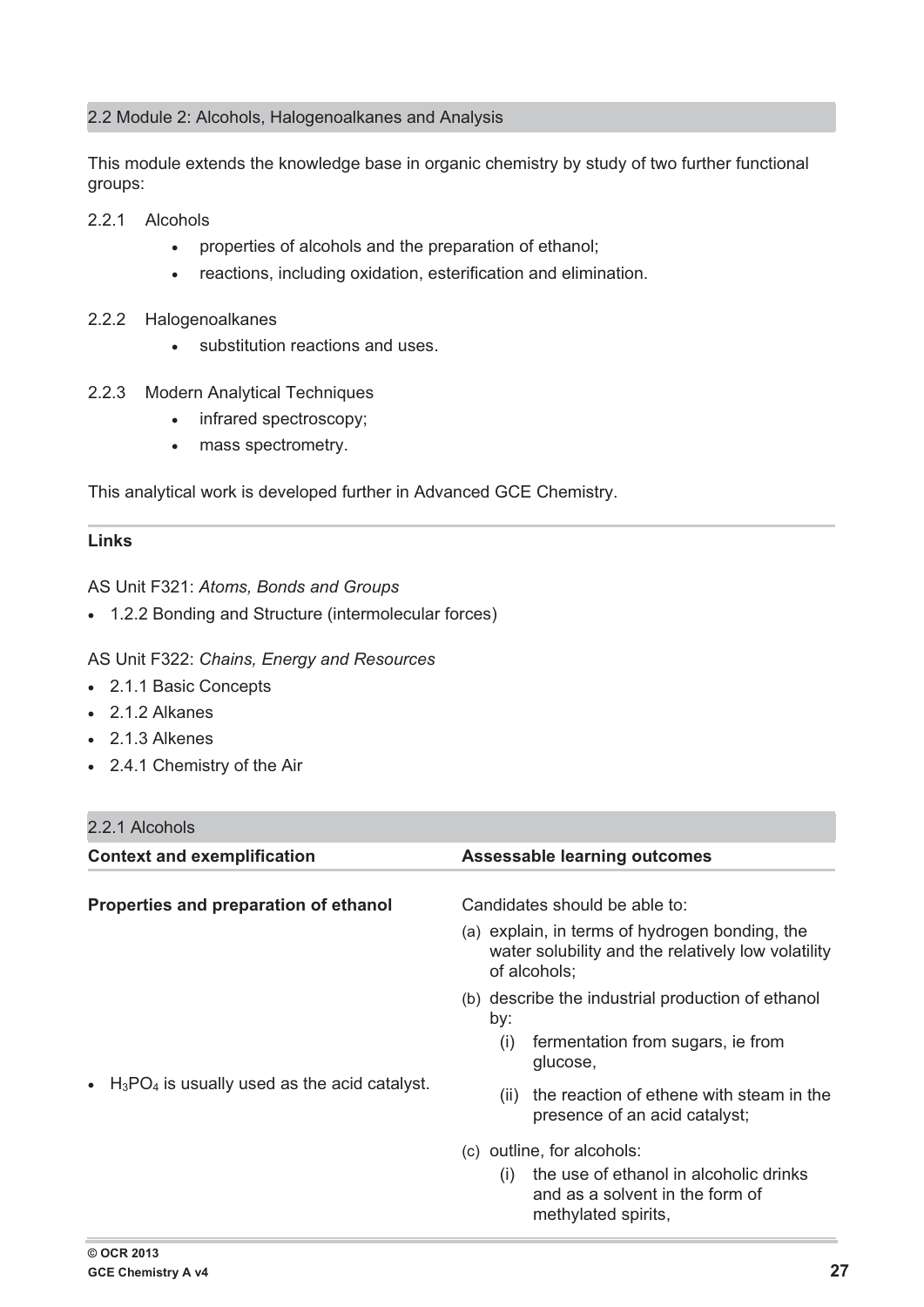|           |                                                                                                                                                                                   |     | the use of methanol as a petrol additive<br>(ii)<br>to improve combustion and its<br>increasing importance as a feedstock in<br>the production of organic chemicals;                                                                                                                                                                                        |
|-----------|-----------------------------------------------------------------------------------------------------------------------------------------------------------------------------------|-----|-------------------------------------------------------------------------------------------------------------------------------------------------------------------------------------------------------------------------------------------------------------------------------------------------------------------------------------------------------------|
|           | <b>Reactions of alcohols</b>                                                                                                                                                      |     | (d) classify alcohols into primary, secondary and<br>tertiary alcohols;                                                                                                                                                                                                                                                                                     |
|           |                                                                                                                                                                                   |     | (e) describe the combustion of alcohols;                                                                                                                                                                                                                                                                                                                    |
|           | Equations should use [O] to represent the<br>oxidising agent.                                                                                                                     | (f) | describe the oxidation of alcohols using<br>$Cr_2O_7^2$ <sup>-/</sup> H <sup>+</sup> (ie K <sub>2</sub> Cr <sub>2</sub> O <sub>7</sub> /H <sub>2</sub> SO <sub>4</sub> ), including:<br>the oxidation of primary alcohols to form<br>(i)<br>aldehydes and carboxylic acids; the<br>control of the oxidation product using<br>different reaction conditions, |
|           |                                                                                                                                                                                   |     | (ii) the oxidation of secondary alcohols to<br>form ketones,                                                                                                                                                                                                                                                                                                |
|           |                                                                                                                                                                                   |     | (iii) the resistance to oxidation of tertiary<br>alcohols:                                                                                                                                                                                                                                                                                                  |
|           |                                                                                                                                                                                   |     | (g) describe the esterification of alcohols with<br>carboxylic acids in the presence of an acid<br>catalyst;                                                                                                                                                                                                                                                |
|           | Mechanism for elimination not required.<br>$H_3PO_4$ or $H_2SO_4$ is usually used as the acid<br>catalyst.                                                                        |     | (h) describe elimination of $H_2O$ from alcohols in<br>the presence of an acid catalyst and heat to<br>form alkenes.                                                                                                                                                                                                                                        |
|           | 2.2.2 Halogenoalkanes                                                                                                                                                             |     |                                                                                                                                                                                                                                                                                                                                                             |
|           | <b>Context and exemplification</b>                                                                                                                                                |     | <b>Assessable learning outcomes</b>                                                                                                                                                                                                                                                                                                                         |
|           | <b>Substitution reactions of halogenoalkanes</b>                                                                                                                                  |     | Candidates should be able to:                                                                                                                                                                                                                                                                                                                               |
|           |                                                                                                                                                                                   |     | (a) describe the hydrolysis of halogenoalkanes<br>as a substitution reaction;                                                                                                                                                                                                                                                                               |
|           |                                                                                                                                                                                   |     | (b) define the term <i>nucleophile</i> as an electron<br>pair donor;                                                                                                                                                                                                                                                                                        |
|           |                                                                                                                                                                                   |     | (c) describe the mechanism of nucleophilic<br>substitution in the hydrolysis of primary<br>halogenoalkanes with hot aqueous alkali (see<br>also 2.1.1.i,j);                                                                                                                                                                                                 |
|           | Aqueous silver nitrate in ethanol can be used<br>to compare these rates. In this reaction, $H_2O$<br>can be assumed to be the nucleophile.                                        |     | (d) explain the rates of hydrolysis of primary<br>halogenoalkanes in terms of the relative bond<br>enthalpies of carbon-halogen bonds (C-F,                                                                                                                                                                                                                 |
| $\bullet$ | Alternatively, hot aqueous alkali can be used<br>(followed by neutralisation and addition of<br>aqueous silver nitrate). In this reaction, OH <sup>-</sup> is<br>the nucleophile. |     | C-CI, C-Br and C-I);                                                                                                                                                                                                                                                                                                                                        |
|           | <b>Uses of halogenoalkanes</b>                                                                                                                                                    |     | (e) outline the uses of chloroethene and<br>tetrafluoroethene to produce the plastics PVC                                                                                                                                                                                                                                                                   |
|           | How Science Works 6a, 6b, 7a–c:                                                                                                                                                   |     | and PTFE (see also $2.1.3.g-i$ );                                                                                                                                                                                                                                                                                                                           |
|           |                                                                                                                                                                                   | (f) | explain that CFCs:                                                                                                                                                                                                                                                                                                                                          |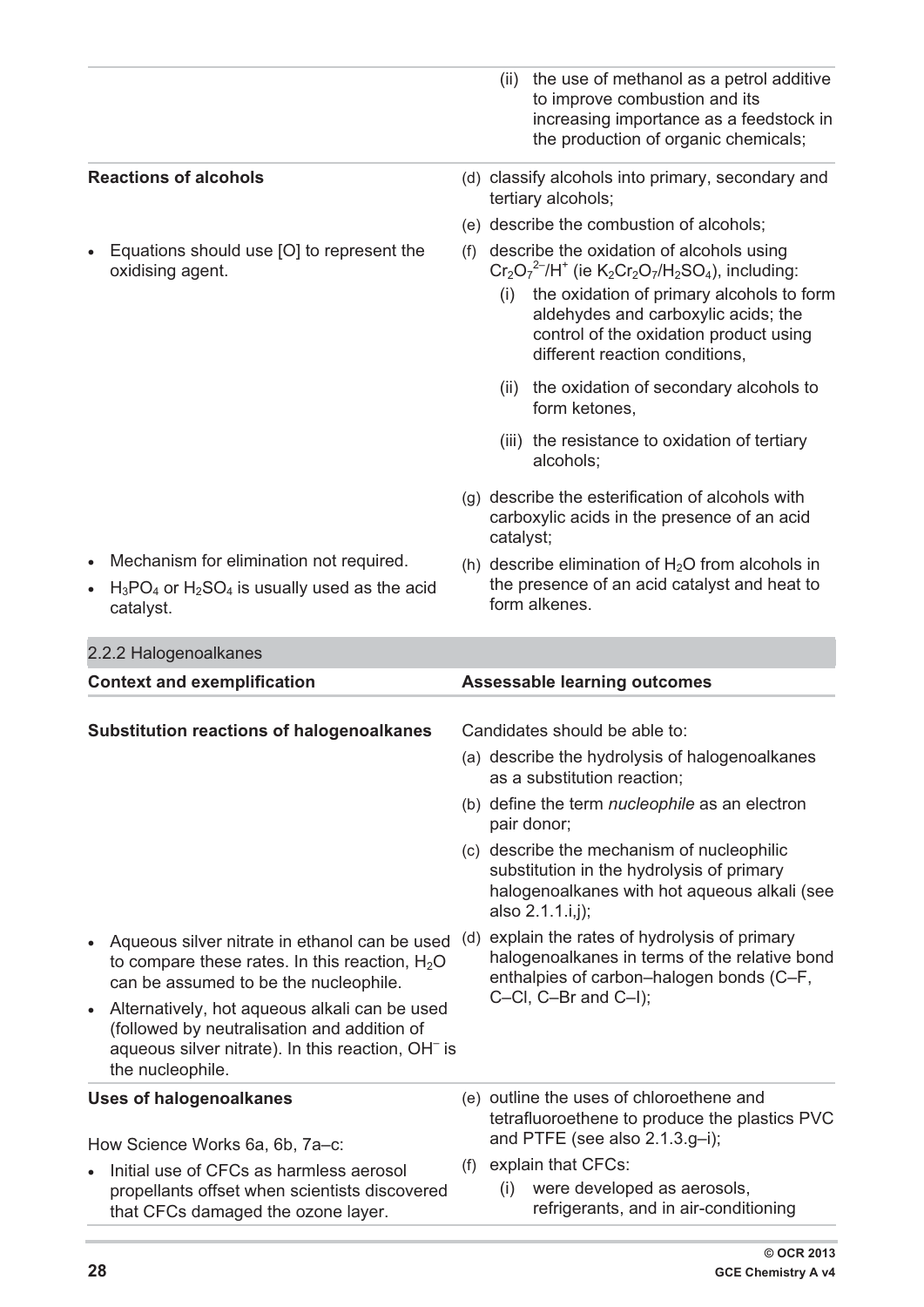| This provided important evidence which<br>enabled international action to be taken to<br>reduce and phase out CFC use.<br>This has subsequently led to development of<br>ozone-friendly alternatives and natural repair<br>of the ozone layer.                                                                                                                                                                 | because of their low reactivity, volatility<br>and non-toxicity,<br>have caused environmental damage to<br>(ii)<br>the ozone layer (see also 2.4.1.g);<br>(g) outline the role of green chemistry in<br>minimising damage to the environment by<br>promoting biodegradable alternatives to<br>CFCs, such as hydrocarbons and HCFCs;<br>$CO2$ as a blowing agent for expanded<br>polymers (see also 2.4.2).                                                                                                                                                                       |
|----------------------------------------------------------------------------------------------------------------------------------------------------------------------------------------------------------------------------------------------------------------------------------------------------------------------------------------------------------------------------------------------------------------|----------------------------------------------------------------------------------------------------------------------------------------------------------------------------------------------------------------------------------------------------------------------------------------------------------------------------------------------------------------------------------------------------------------------------------------------------------------------------------------------------------------------------------------------------------------------------------|
| 2.2.3 Modern Analytical Techniques                                                                                                                                                                                                                                                                                                                                                                             |                                                                                                                                                                                                                                                                                                                                                                                                                                                                                                                                                                                  |
| <b>Context and exemplification</b>                                                                                                                                                                                                                                                                                                                                                                             | <b>Assessable learning outcomes</b>                                                                                                                                                                                                                                                                                                                                                                                                                                                                                                                                              |
| <b>Infrared spectroscopy</b><br>In examinations, infrared absorption data will<br>be provided on the Data Sheet.<br>Candidates should be aware that most<br>organic compounds produce a peak at<br>approximately 3000 $cm^{-1}$ due to absorption by<br>C-H bonds.<br>How Science Works 7c:<br>Use of analytical techniques to inform decision $_{(c)}$<br>making, ie breathalysers in drink driving<br>cases. | Candidates should be able to:<br>(a) state that absorption of infrared radiation<br>causes covalent bonds to vibrate;<br>(b) identify, using an infrared spectrum of an<br>organic compound:<br>an alcohol from an absorption peak of<br>(i)<br>the O-H bond,<br>an aldehyde or ketone from an<br>(ii)<br>absorption peak of the C=O bond,<br>(iii) a carboxylic acid from an absorption<br>peak of the C=O bond and a broad<br>absorption peak of the O-H bond;<br>state that modern breathalysers measure<br>ethanol in the breath by analysis using<br>infrared spectroscopy; |
| <b>Mass spectrometry</b><br>How Science Works 3:                                                                                                                                                                                                                                                                                                                                                               | (d) outline the use of mass spectrometry:<br>in the determination of relative isotopic<br>(i)<br>masses,                                                                                                                                                                                                                                                                                                                                                                                                                                                                         |
| Is there life on Mars?, how much<br>lead/pesticides enters the food chain via<br>vegetables, etc.                                                                                                                                                                                                                                                                                                              | as a method for identifying elements, ie<br>(ii)<br>use in the Mars space probe and in<br>monitoring levels of environmental<br>pollution, such as lead;                                                                                                                                                                                                                                                                                                                                                                                                                         |
| Knowledge of the mass spectrometer is not<br>required.<br>Limited to ions with single charges.<br>Rearrangement reactions are not required.<br>Mass spectra limited to alkanes, alkenes and<br>alcohols.                                                                                                                                                                                                       | (e) interpret mass spectra of elements in terms<br>of isotopic abundances;<br>use the molecular ion peak in a mass<br>(f)<br>spectrum of an organic molecule to<br>determine its molecular mass;<br>(g) suggest the identity of the major fragment<br>ions, ie $m/z = 29$ as $CH_3CH_2^+$ , in a given<br>mass spectrum (limited to alkanes, alkenes<br>and alcohols);<br>(h) use molecular ion peaks and fragmentation                                                                                                                                                          |
|                                                                                                                                                                                                                                                                                                                                                                                                                | peaks to identify structures (limited to                                                                                                                                                                                                                                                                                                                                                                                                                                                                                                                                         |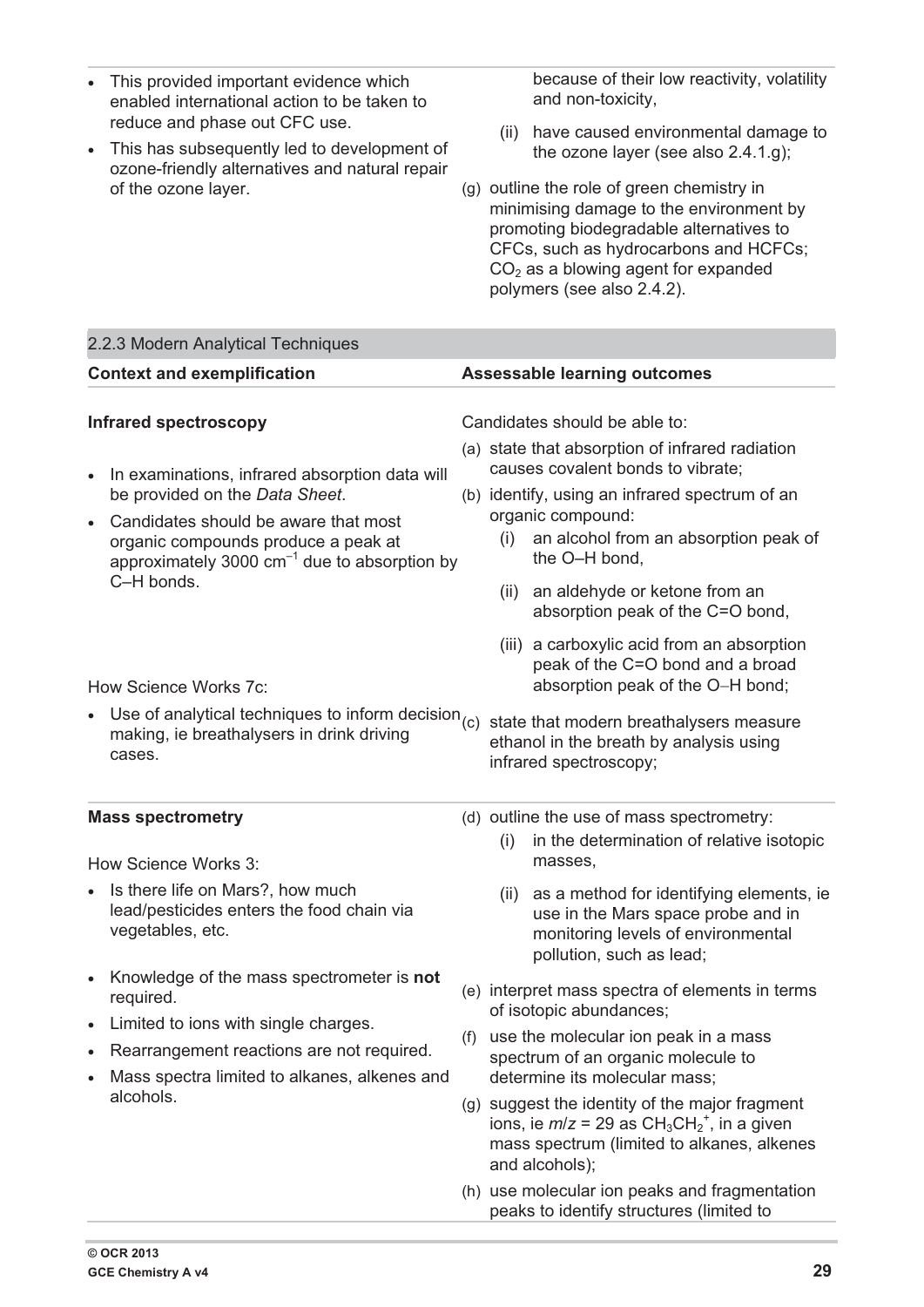unipositive ions);

(i) explain that a mass spectrum is essentially a fingerprint for the molecule that can be identified by computer using a spectral database.

#### **Practical Skills are assessed using OCR set tasks. The practical work suggested below may be carried out as part of skill development. Centres are not required to carry out all of these experiments:**

- Fermentation of glucose.
- Oxidation of ethanol to aldehyde and carboxylic acid.
- Elimination of water from cyclohexanol.
- Preparation of esters on a test-tube scale.
- Rates of hydrolysis of different halogenoalkanes.
- Interpretation of spectra spectra available at: http://riodb01.ibase.aist.go.jp/sdbs/cgibin/cre\_index.cgi?lang=eng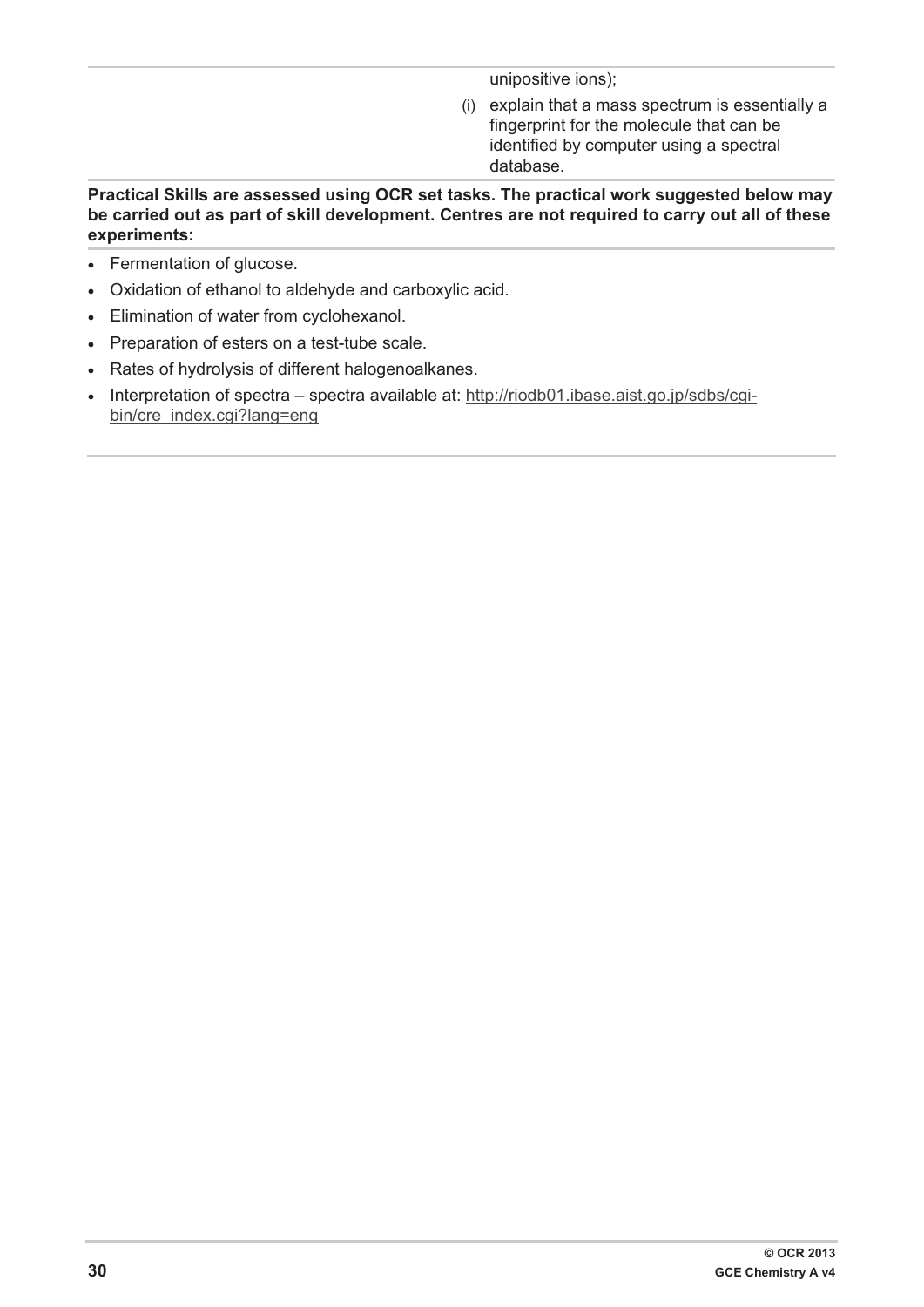#### 2.3 Module 3: Energy

This module provides candidates with a knowledge and understanding of chemical reasoning that underpins the study of physical chemistry.

- 2.3.1 Enthalpy Changes
	- $\bullet$ enthalpy changes of reaction, combustion and formation;
	- $\bullet$ bond enthalpies;
	- $\bullet$ Hess' law and enthalpy cycles.
- 2.3.2 Rates and Equilibrium
	- $\bullet$ collision theory, the Boltzmann distribution and catalysis;
	- a qualitative study of reaction rates;
	- $\bullet$ dynamic equilibrium and le Chatelier's principle.

#### **Links**

#### **AS Unit F321: Atoms, Bonds and Groups**

- 1.1.2 Moles and Equations
- 1.3.2 Group 2 (acid reactions with metals, carbonates and bases)

## **AS Unit F322: Chains, Energy and Resources**

- 2.1.2 Alkanes (combustion of fuels)
- 2.2.1 Alcohols (combustion of alcohols)

## 2.3.1 Enthalpy Changes

| $2.0.1$ Ellulaipy Orialigoo                                           |                                                                                                                                                                                                                     |  |
|-----------------------------------------------------------------------|---------------------------------------------------------------------------------------------------------------------------------------------------------------------------------------------------------------------|--|
| <b>Context and exemplification</b>                                    | <b>Assessable learning outcomes</b>                                                                                                                                                                                 |  |
|                                                                       |                                                                                                                                                                                                                     |  |
| Enthalpy changes: $\Delta H$ of reaction, formation<br>and combustion | Candidates should be able to:<br>(a) explain that some chemical reactions are<br>accompanied by enthalpy changes that can<br>be exothermic $(\Delta H, \text{ negative})$ or endothermic<br>$(\Delta H,$ positive); |  |
|                                                                       | (b) describe the importance of oxidation as an<br>exothermic process in the combustion of<br>fuels and the oxidation of carbohydrates such<br>as glucose in respiration;                                            |  |
|                                                                       | (c) describe that endothermic processes require<br>an input of heat energy, eg the thermal<br>decomposition of calcium carbonate;                                                                                   |  |
|                                                                       | (d) construct a simple enthalpy profile diagram<br>for a reaction to show the difference in the<br>enthalpy of the reactants compared with that<br>of the products;                                                 |  |
|                                                                       | (e) explain qualitatively, using enthalpy profile<br>diagrams, the term activation energy;                                                                                                                          |  |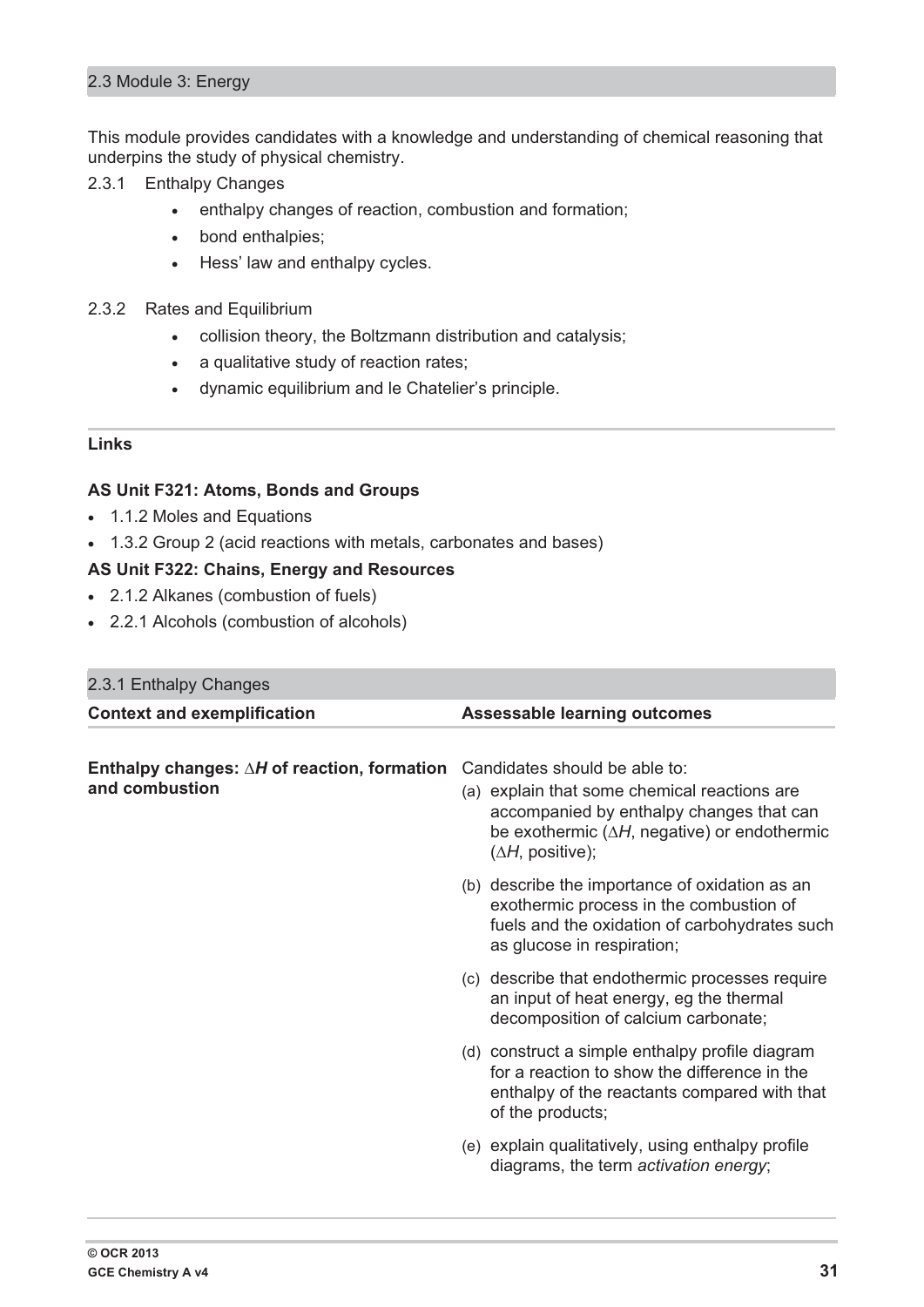| (f)<br>Standard conditions can be considered as<br>100 kPa and a stated temperature, 298 K.              |     | define and use the terms:                                                                                                                                              |  |  |
|----------------------------------------------------------------------------------------------------------|-----|------------------------------------------------------------------------------------------------------------------------------------------------------------------------|--|--|
|                                                                                                          |     | standard conditions,<br>(i)                                                                                                                                            |  |  |
|                                                                                                          |     | enthalpy change of reaction,<br>(ii)                                                                                                                                   |  |  |
|                                                                                                          |     | (iii) enthalpy change of formation,                                                                                                                                    |  |  |
|                                                                                                          |     | (iv) enthalpy change of combustion;                                                                                                                                    |  |  |
|                                                                                                          |     | (g) calculate enthalpy changes from appropriate<br>experimental results directly, including use of<br>the relationship: energy change = $mc\Delta T$ ;                 |  |  |
| <b>Bond enthalpies</b>                                                                                   |     | (h) explain exothermic and endothermic<br>reactions in terms of enthalpy changes<br>associated with the breaking and making of<br>chemical bonds:                      |  |  |
|                                                                                                          | (i) | define and use the term average bond<br>enthalpy (AH positive; bond breaking of one<br>mole of bonds);                                                                 |  |  |
|                                                                                                          | (i) | calculate an enthalpy change of reaction from<br>average bond enthalpies;                                                                                              |  |  |
| Hess' law and enthalpy cycles                                                                            |     | (k) use Hess' law to construct enthalpy cycles<br>and carry out calculations to determine:                                                                             |  |  |
| Unfamiliar enthalpy cycles will be provided.                                                             |     | an enthalpy change of reaction from<br>(i)<br>enthalpy changes of combustion,                                                                                          |  |  |
|                                                                                                          |     | an enthalpy change of reaction from<br>(ii)<br>enthalpy changes of formation,                                                                                          |  |  |
|                                                                                                          |     | an enthalpy change of reaction from an<br>(iii)<br>unfamiliar enthalpy cycle.                                                                                          |  |  |
| 2.3.2 Rates and Equilibrium                                                                              |     |                                                                                                                                                                        |  |  |
| <b>Context and exemplification</b>                                                                       |     | <b>Assessable learning outcomes</b>                                                                                                                                    |  |  |
| <b>Simple collision theory</b>                                                                           |     | Candidates should be able to:<br>(a) describe qualitatively, in terms of collision<br>theory, the effect of concentration changes<br>on the rate of a reaction;        |  |  |
|                                                                                                          |     | (b) explain why an increase in the pressure of a<br>gas, increasing its concentration, may<br>increase the rate of a reaction involving<br>gases;                      |  |  |
| <b>Catalysts</b>                                                                                         |     | (c) state that a catalyst speeds up a reaction<br>without being consumed by the overall                                                                                |  |  |
| How Science Works 6a:                                                                                    |     | reaction;                                                                                                                                                              |  |  |
| Benefits of catalysis in terms of possible lower (d)<br>production costs but also implications for their |     | explain that catalysts:                                                                                                                                                |  |  |
| disposal (toxicity).<br>Details of processes are not required.                                           |     | affect the conditions that are needed,<br>(i)<br>often requiring lower temperatures and<br>reducing energy demand and $CO2$<br>emissions from burning of fossil fuels, |  |  |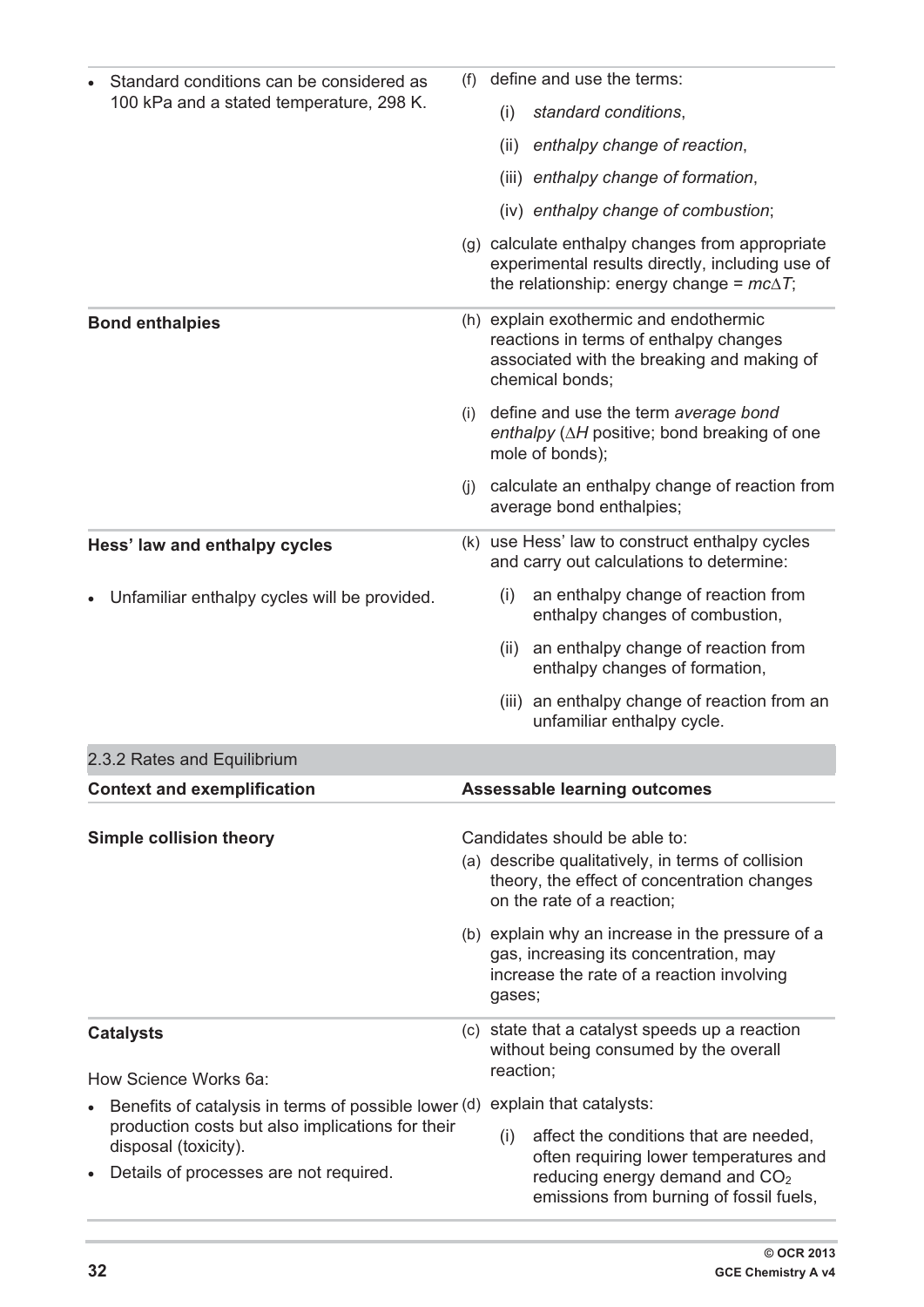|                                                                                   |     | enable different reactions to be used,<br>(ii)<br>with better atom economy and with<br>reduced waste,                                                                                                                  |
|-----------------------------------------------------------------------------------|-----|------------------------------------------------------------------------------------------------------------------------------------------------------------------------------------------------------------------------|
|                                                                                   |     | (iii) are often enzymes, generating very<br>specific products, and operating<br>effectively close to room temperatures<br>and pressures,                                                                               |
|                                                                                   |     | (iv) have great economic importance, eg<br>iron in ammonia production, Ziegler-<br>Natta catalyst in poly(ethene)<br>production, platinum/palladium/rhodium<br>in catalytic converters (see also 2.4.1.i);             |
|                                                                                   |     | (e) explain, using enthalpy profile diagrams, how<br>the presence of a catalyst allows a reaction<br>to proceed via a different route with a lower<br>activation energy, giving rise to an increased<br>reaction rate; |
| The Boltzmann distribution<br>How Science Works 1:                                | (f) | explain qualitatively the Boltzmann<br>distribution and its relationship with activation<br>energy;                                                                                                                    |
| The Boltzmann distribution as a theoretical<br>model arising from kinetic theory. |     | (g) describe qualitatively, using the Boltzmann<br>distribution, the effect of temperature<br>changes on the proportion of molecules<br>exceeding the activation energy and hence<br>the reaction rate;                |
|                                                                                   |     | (h) interpret the catalytic behaviour in (e), in<br>terms of the Boltzmann distribution;                                                                                                                               |
| Dynamic equilibrium and le Chatelier's<br>principle                               | (i) | explain that a dynamic equilibrium exists<br>when the rate of the forward reaction is equal<br>to the rate of the reverse reaction;                                                                                    |
|                                                                                   | (j) | state le Chatelier's principle;                                                                                                                                                                                        |
|                                                                                   |     | (k) apply le Chatelier's principle to deduce<br>qualitatively (from appropriate information)<br>the effect of a change in temperature,<br>concentration or pressure, on a<br>homogeneous system in equilibrium;        |
|                                                                                   | (1) | explain, from given data, the importance in<br>the chemical industry of a compromise<br>between chemical equilibrium and reaction<br>rate.                                                                             |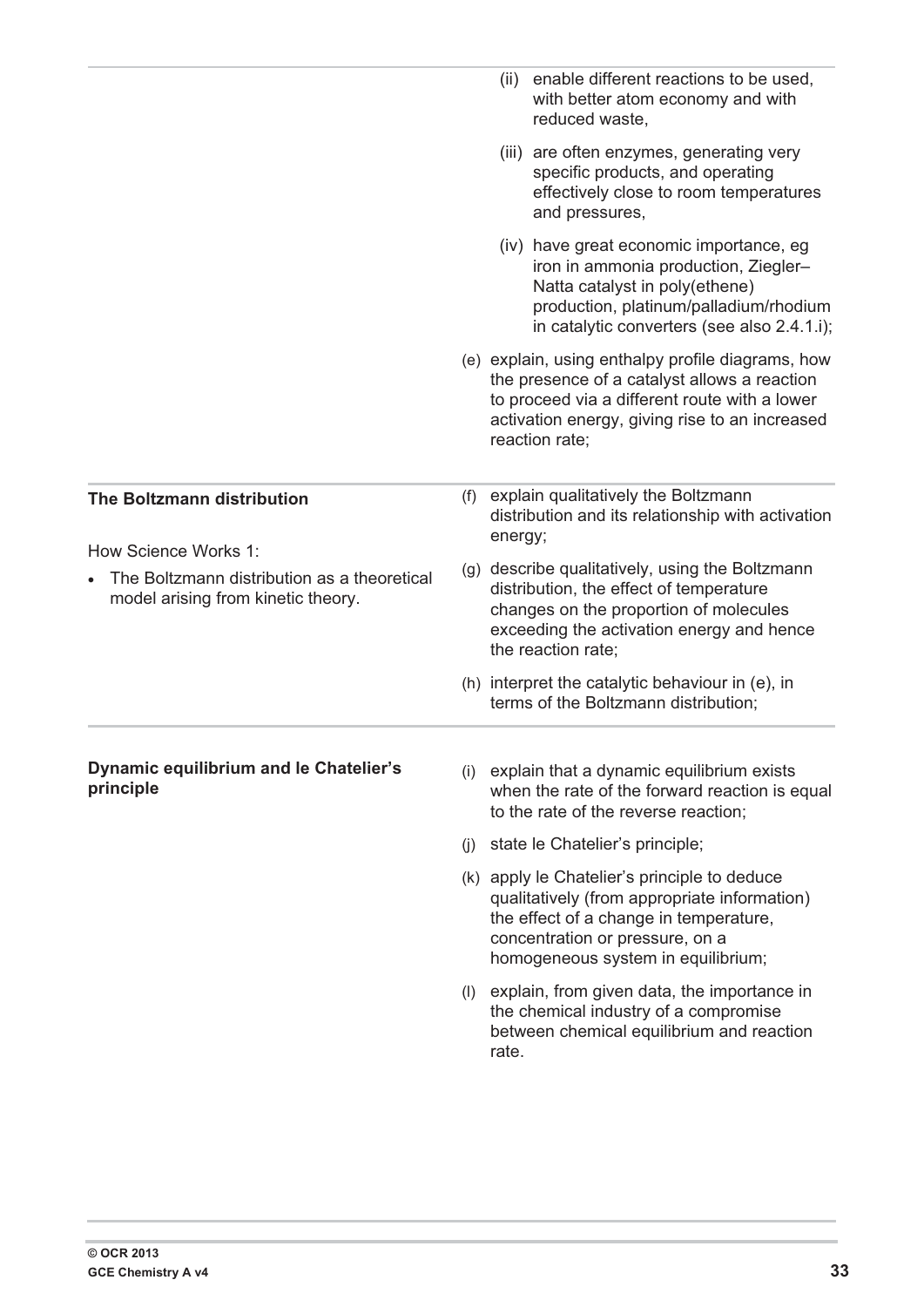**Practical Skills are assessed using OCR set tasks. The practical work suggested below may be carried out as part of skill development. Centres are not required to carry out all of these experiments.** 

- $\bullet$  Direct enthalpy changes of reaction for simple reactions:  $Zn + CuSO<sub>4</sub> (exo); NaHCO<sub>3</sub> + citric acid (endo); NaOH + HCl (exo).$
- $\bullet$ Enthalpy change of combustion of alcohols.
- $\bullet$  Indirect enthalpy change of reaction:  $2KHCO<sub>3</sub> \rightarrow K<sub>2</sub>CO<sub>3</sub> + H<sub>2</sub>O + CO<sub>2</sub>$  indirectly using HCl.
- Rate graphs for gas products, eg CaCO<sub>3</sub> + HCl; Mg + HCl
- Changing equilibrium position with heat:  $[Cu(H_2O)_6]^{2^+}$   $\Rightarrow$  CuCl<sub>4</sub><sup>2-</sup>
- Changing equilibrium position with concentration:  $Fe<sup>3+</sup>$  and SCN<sup>-</sup>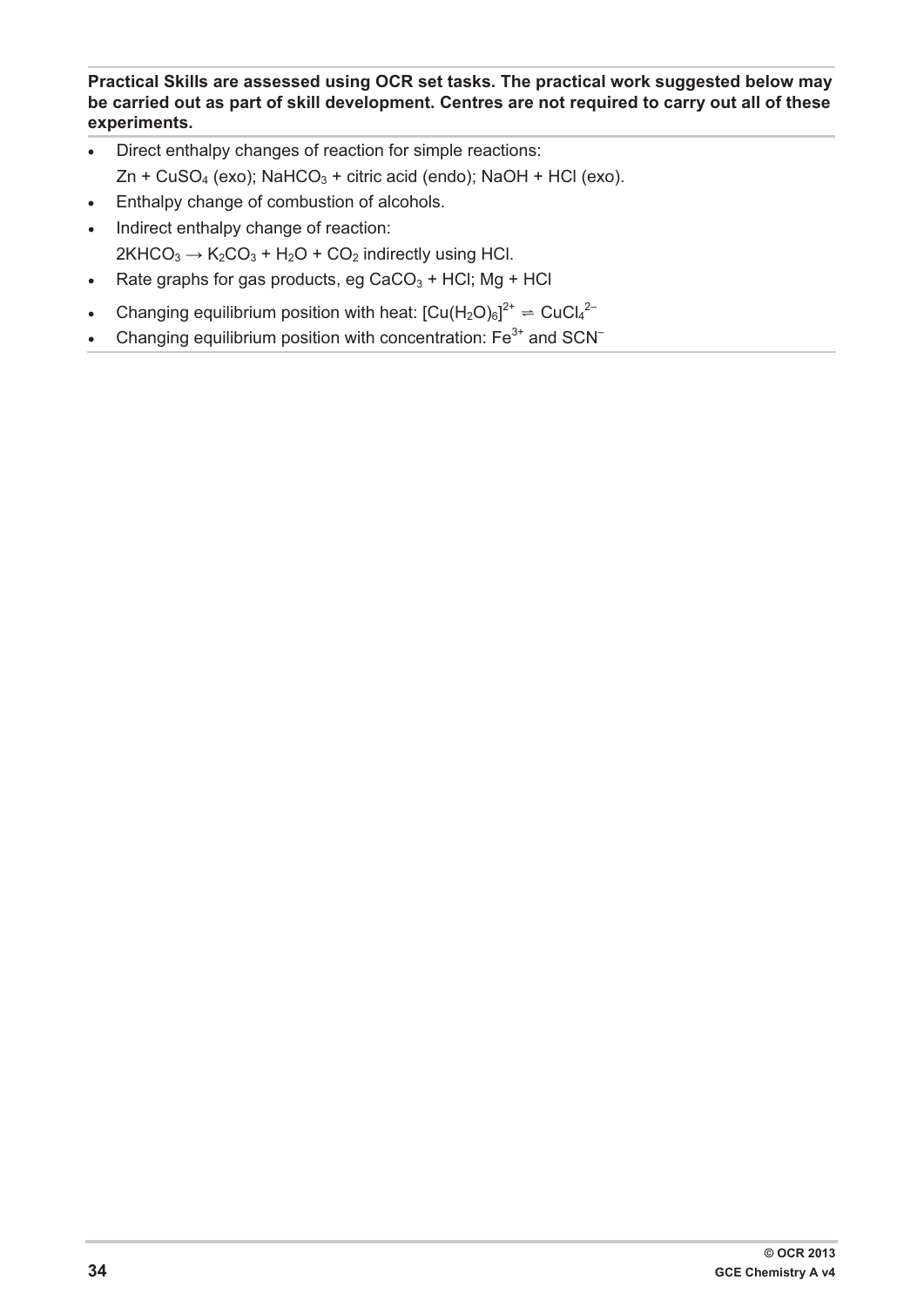## 2.4 Module 4: Resources

The emphasis here is on the application of chemical facts and principles to processes occurring in the environment and to the difficulties in providing solutions to pollution. It is important that candidates should appreciate this aspect, bearing in mind the increasing concern, both national and international, for protecting the environment and promoting 'Green Chemistry'.

#### 2.4.1 Chemistry of the Air

- the 'Greenhouse Effect';
- $\bullet$ the ozone layer;
- $\bullet$ controlling pollution.

#### 2.4.2 Green Chemistry

 $\bullet$ sustainability.

#### **Links**

AS Unit F322: *Chains, Energy and Resources*

- 2.1.2 Alkanes (radicals; combustion of fuels)
- 2.2.2 Halogenoalkanes (CFCs)
- 2.2.3 Modern Analytical Techniques
- 2.3.2 Rates and Equilibrium (reversible reactions; catalysts)

| 2.4.1 Chemistry of the Air                                                                                                                                                            |                                                                                                                                                                                     |  |  |  |
|---------------------------------------------------------------------------------------------------------------------------------------------------------------------------------------|-------------------------------------------------------------------------------------------------------------------------------------------------------------------------------------|--|--|--|
| <b>Context and exemplification</b>                                                                                                                                                    | <b>Assessable learning outcomes</b>                                                                                                                                                 |  |  |  |
| The 'Greenhouse Effect'                                                                                                                                                               | Candidates should be able to:                                                                                                                                                       |  |  |  |
| How Science Works 7a, 7c:<br>Collecting data to confirm whether or not<br>climate change is occurring; monitoring<br>measures to abate the change; modelling the<br>potential damage. | (a) explain that infrared radiation is absorbed by<br>C=O, O-H and C-H bonds in $H_2O$ , CO <sub>2</sub> and<br>$CH4$ , and that these absorptions contribute to<br>global warming; |  |  |  |
|                                                                                                                                                                                       | (b) explain that the 'Greenhouse Effect' of a<br>given gas is dependent both on its<br>atmospheric concentration and its ability to<br>absorb infrared radiation;                   |  |  |  |
|                                                                                                                                                                                       | (c) outline the importance of controlling global<br>warming resulting from atmospheric<br>increases in greenhouse gases;                                                            |  |  |  |
|                                                                                                                                                                                       | (d) outline the role of chemists in minimising<br>climate change resulting from global warming<br>by:                                                                               |  |  |  |
|                                                                                                                                                                                       | providing scientific evidence to<br>(i)<br>governments to verify that global<br>warming is taking place,                                                                            |  |  |  |
|                                                                                                                                                                                       | investigating solutions to environmental<br>(ii)<br>problems, such as carbon capture and                                                                                            |  |  |  |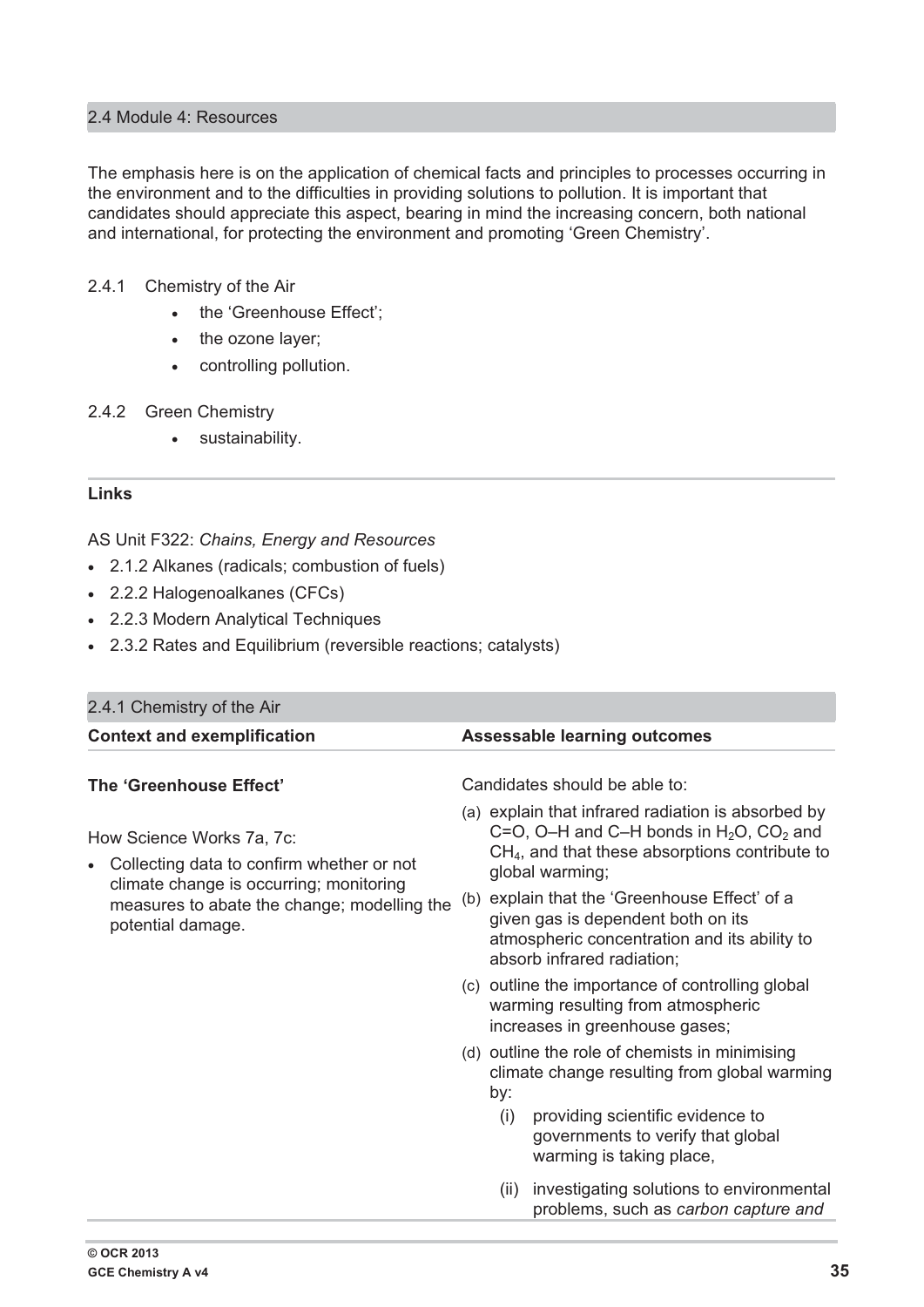|           |                                                                                                                                                                                                                   |     | storage, CCS, ie the removal of waste<br>carbon dioxide as a liquid injected deep<br>in the oceans, storage in deep<br>geological formations, by reaction with<br>metal oxides to form stable carbonate<br>minerals,                                                                                             |
|-----------|-------------------------------------------------------------------------------------------------------------------------------------------------------------------------------------------------------------------|-----|------------------------------------------------------------------------------------------------------------------------------------------------------------------------------------------------------------------------------------------------------------------------------------------------------------------|
|           |                                                                                                                                                                                                                   |     | (iii) monitoring progress against initiatives<br>such as the Kyoto protocol;                                                                                                                                                                                                                                     |
|           | The ozone layer                                                                                                                                                                                                   |     | (e) explain that ozone is continuously being<br>formed and broken down in the stratosphere<br>by the action of ultraviolet radiation;                                                                                                                                                                            |
|           |                                                                                                                                                                                                                   | (f) | using the chemical equilibrium, below:                                                                                                                                                                                                                                                                           |
|           |                                                                                                                                                                                                                   |     | $Q_2 + Q = Q_3$<br>describe and explain how the<br>(i)<br>concentration of ozone is maintained in<br>the ozone layer, including the role of<br>ultraviolet radiation,                                                                                                                                            |
|           |                                                                                                                                                                                                                   |     | outline the role of ozone in the<br>(ii)<br>absorption of harmful ultraviolet<br>radiation and the essential benefit of<br>this process for life on Earth;                                                                                                                                                       |
| $\bullet$ | How Science Works 6a, 6b:<br>Benefits of use of CFCs and consequent<br>breakdown of ozone layer.<br>No specific equations will be required beyond<br>this simple representation of this catalysis.                |     | (g) understand that radicals, eg from CFCs, and<br>$NOx$ from thunderstorms or aircraft, may<br>catalyse the breakdown of ozone by the<br>following simple representation:<br>$R + O_3 \rightarrow RO + O_2$<br>$RO + O \rightarrow R + O_2$<br>where R represents CI' from a CFC or NO<br>from nitrogen oxides; |
|           | <b>Controlling air pollution</b>                                                                                                                                                                                  |     | (h) for carbon monoxide, oxides of nitrogen and                                                                                                                                                                                                                                                                  |
| $\bullet$ | No details are required of the chemical<br>processes involved in formation of                                                                                                                                     |     | unburnt hydrocarbons:<br>explain their formation from the internal<br>(i)<br>combustion engine,                                                                                                                                                                                                                  |
|           | photochemical smog.                                                                                                                                                                                               |     | state environmental concerns from their<br>(ii)<br>toxicity and contribution to low-level<br>ozone and photochemical smog;                                                                                                                                                                                       |
| $\bullet$ | Candidates should understand that bonding to<br>the catalyst surface must be weak enough for<br>adsorption and desorption to take place but<br>strong enough to weaken bonds and allow<br>reaction to take place. | (i) | outline how a catalytic converter decreases<br>carbon monoxide and nitrogen monoxide<br>emissions from internal combustion engines                                                                                                                                                                               |
|           |                                                                                                                                                                                                                   |     | by:<br>adsorption of CO and NO to the catalyst<br>(i)<br>surface,                                                                                                                                                                                                                                                |
|           |                                                                                                                                                                                                                   |     | chemical reaction,<br>(ii)                                                                                                                                                                                                                                                                                       |
|           |                                                                                                                                                                                                                   |     | (iii) desorption of $CO2$ and N <sub>2</sub> from the<br>catalyst surface;                                                                                                                                                                                                                                       |
|           |                                                                                                                                                                                                                   | (j) | outline the use of infrared spectroscopy in<br>monitoring air pollution.                                                                                                                                                                                                                                         |